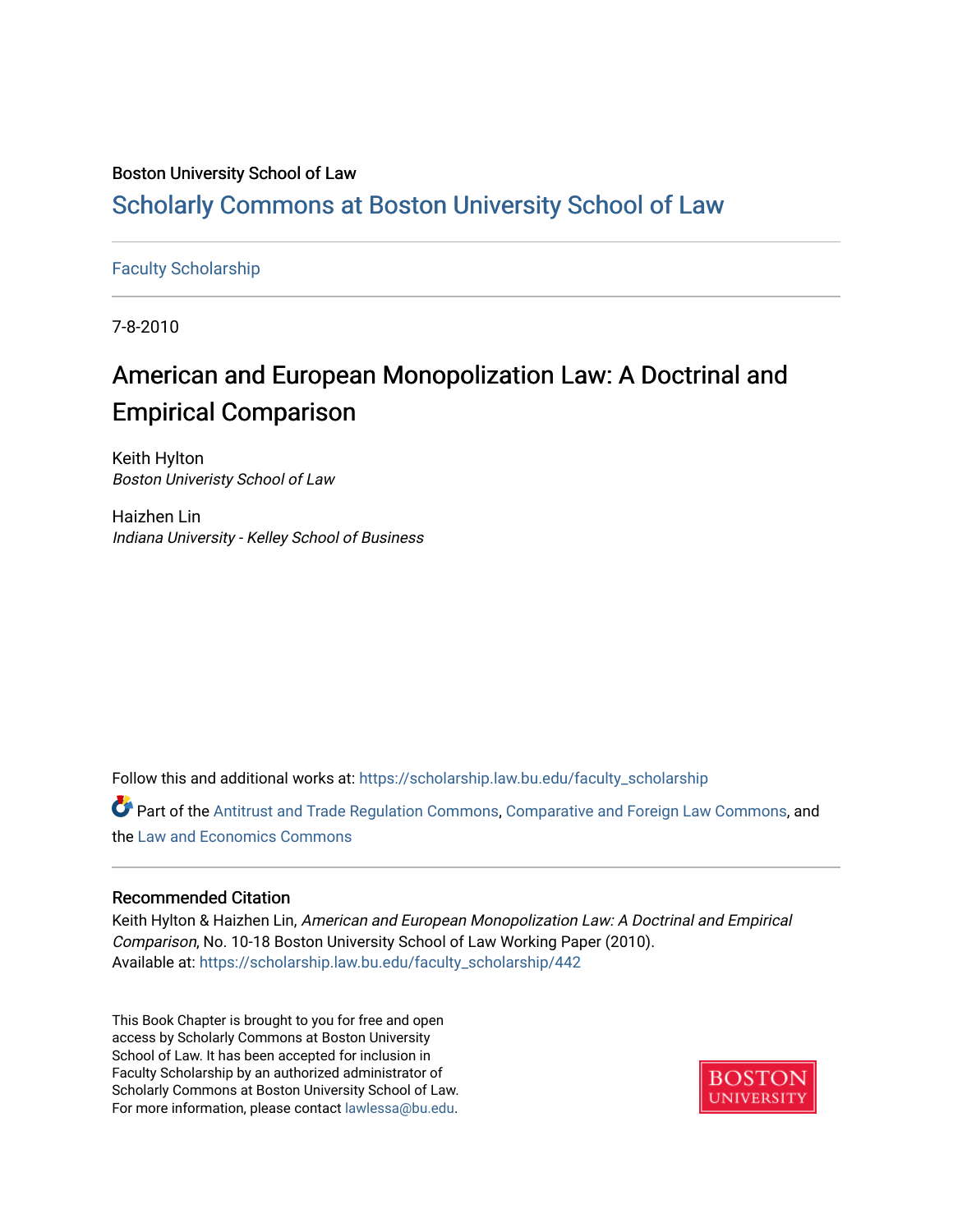

# **AMERICAN AND EUROPEAN MONOPOLIZATION LAW: A DOCTRINAL AND EMPIRICAL COMPARISON**

Boston University School of Law Working Paper No. 10-18 (July 8, 2010)

Keith N. Hylton (Boston University School of Law) & Haizhen Lin (Indiana University – Bloomington, Kelley School of Business)

This paper can be downloaded without charge at:

http://www.bu.edu/law/faculty/scholarship/workingpapers/2010.html

Electronic copy available at: http://ssrn.com/abstract=1636411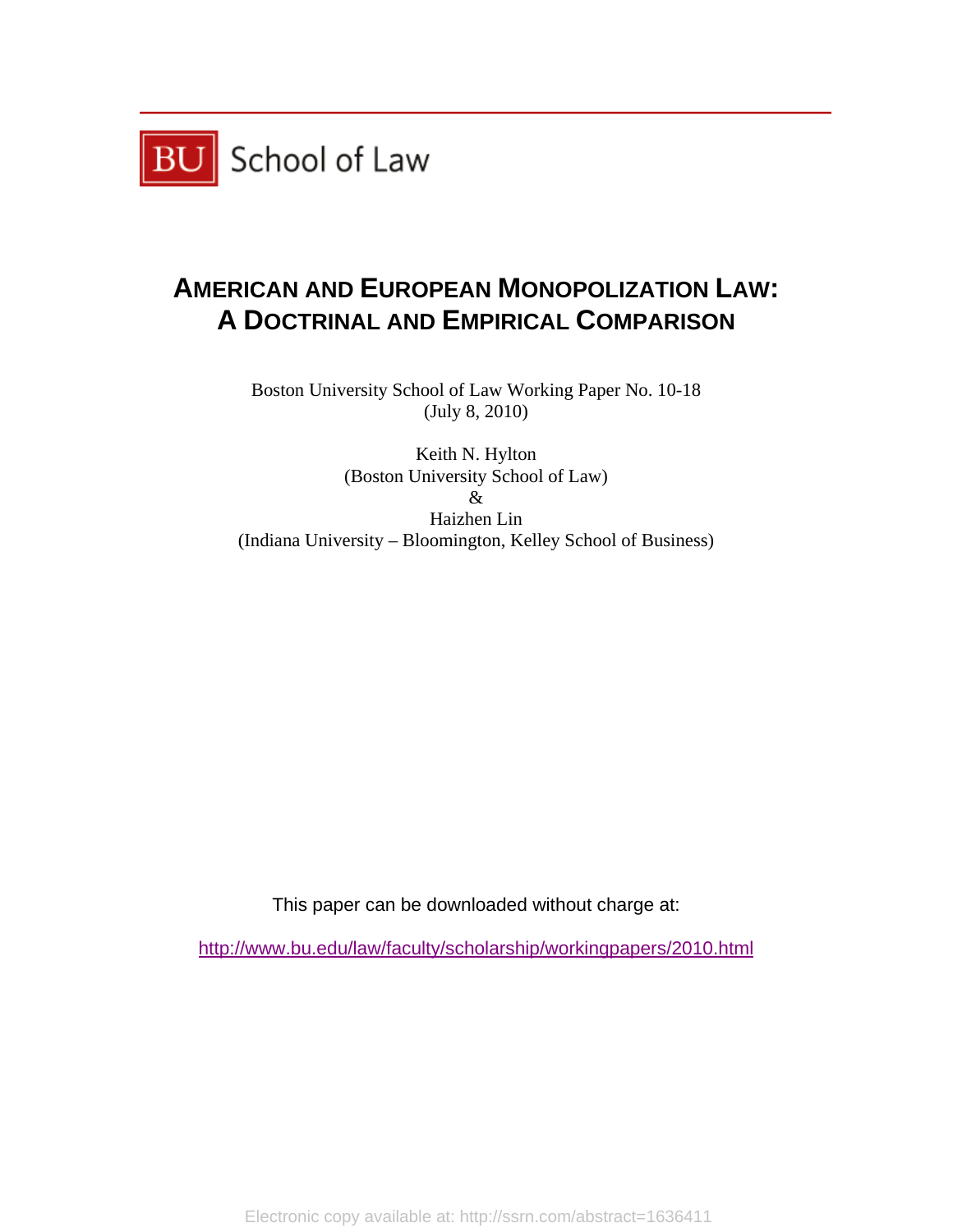American and European Monopolization Law: A Doctrinal and Empirical Comparison

> Keith N. Hylton Haizhen Lin\*\*

> > (May 2010)

forthcoming in *Regulating Innovation: Competition Policy and Patent Law under Uncertainty,*  Cambridge University Press, 2010

Abstract: This paper focuses on the differences between Article 82 and Section 2, reflecting largely on the American experience. We start with a discussion of the American experience and use that as a background from which to examine the European law on monopolies. American law is more conservative (less interventionist), reflecting the error cost analysis that is increasingly common in American courts. The second half of this paper provides an empirical comparison of the American and European regimes. Although a preliminary empirical examination suggests that the scope of a country's monopolization law is inversely related to its degree of trade dependence, the actual relationship between trade dependence and the scope of monopolization law appears to be an inverted U.

Keywords: monopolization, Section 2, Article 82, empirical antitrust, international antitrust

 $\overline{a}$ 

<sup>\*</sup> Boston University, knhylton@bu.edu. This paper was originally prepared for the Conference on Economics of Competition and Innovation, George Mason University School of Law, May 4, 2007. A later draft of the paper was presented at the Triangle Antitrust Research Conference, University of North Carolina at Chapel Hill, May 3, 2008. We have benefited from comments by participants in these conferences. We also thank Roger Blair, Ron Cass, Luke Froeb for helpful suggestions. Nicola Leiter and Corinne McLaughlin provided excellent research assistance. The authors thank Boston University and Microsoft for research support.

Kelley School of Business, Indiana University.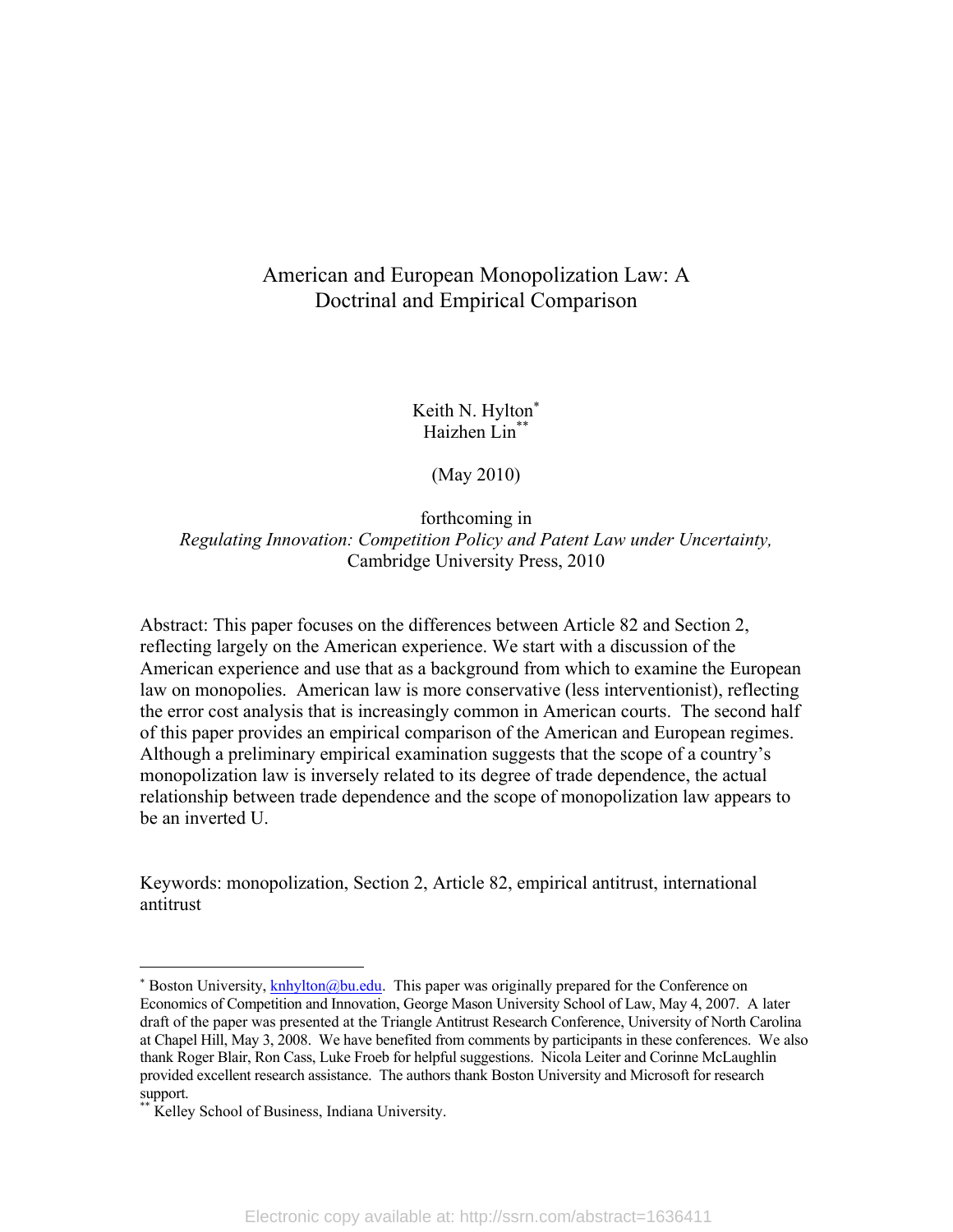#### I. Introduction

Although there are more than 100 competition law regimes around the world, the United States and the European Union are by far the most important. Both systems have laws constraining the conduct of monopoly firms. In the U.S. this part of competition law is called monopolization law, while in the EU it is called dominance law. We will use the terms interchangeably below. This paper will survey the doctrinal differences and empirically examine the determinants of monopolization law in the U.S. and EU.

In the U.S., the law governing monopolies is provided by Section 2 of the Sherman Act and the judicial opinions interpreting it.<sup>1</sup> In the EU, monopolization law is provided by Article 82 of the European Community Treaty and related case law.<sup>2</sup> Sherman Act Section 2 says that "[e]very person who shall monopolize, or attempt to monopolize, or combine or conspire with any person or persons, to monopolize any part of trade or commerce among the several States, or with foreign nations, shall be deemed guilty of a felony."<sup>3</sup> Article 82 says that "[a]ny abuse by one or more undertakings of a dominant position within the common market or in a substantial part of it shall be prohibited as incompatible with the common market in so far as it may affect trade between member States.<sup>34</sup> It then provides several examples of types of abuse.<sup>5</sup>

These provisions are both invitations to their respective courts to develop a common law of competition governing dominant firms. In this respect, the American experience is illuminating because it began much earlier than the European effort. The Sherman Act was enacted in 1890, giving us more than 100 years of case law interpreting it. The case law interpreting Article 82 goes back to the early  $1970s$ .<sup>6</sup>

This paper focuses on the broad differences between Article 82 and Section 2, reflecting largely on the American experience.<sup>7</sup> We start with a discussion of the American experience and use that as a background from which to examine the European law on

<sup>&</sup>lt;sup>1</sup> For an overview and discussion of statute and case law on monopolization, see PHILLIP AREEDA ET AL., ANTITRUST ANALYSIS 368-342 (6th ed. 2004). 2

<sup>&</sup>lt;sup>2</sup> For an overview, see FAULL  $\&$  NIKPAY: THE EC LAW OF COMPETITION (Jonathan Faull  $&$  Ali Nikpay eds., 1999).

 $3$  The Sherman Antitrust Act, 15 U.S.C.  $\S 2$  (2000).

<sup>&</sup>lt;sup>4</sup> Treaty Establishing the European Community, Dec. 24, 2002, 2002 O.J. (C 325) 33, 65 [hereinafter EC Treaty].

<sup>&</sup>lt;sup>5</sup> EC Treaty art. 82 provides,

Such abuse may, in particular, consist in:

<sup>(</sup>a) directly or indirectly imposing unfair purchase or selling prices or other unfair trading conditions;

<sup>(</sup>b)limiting production, markets or technical development to the prejudice of consumers;

<sup>(</sup>c) applying dissimilar conditions to equivalent transactions with other trading parties, thereby placing them at a competitive disadvantage;

<sup>(</sup>d) making the conclusion of contracts subject to acceptance by the other parties of supplementary obligations which, by their nature or according to commercial usage, have no connection with the subject of such contracts.

 $6$  FAULL & NIKPAY, *supra* note 2, at 117-203.

<sup>&</sup>lt;sup>7</sup> For a recent comparison focusing on general enforcement issues, see Douglas H. Ginsburg, Comparing Antitrust Enforcement in the United States and Europe, 1 J. Comp. Law & Economics 427 (2005).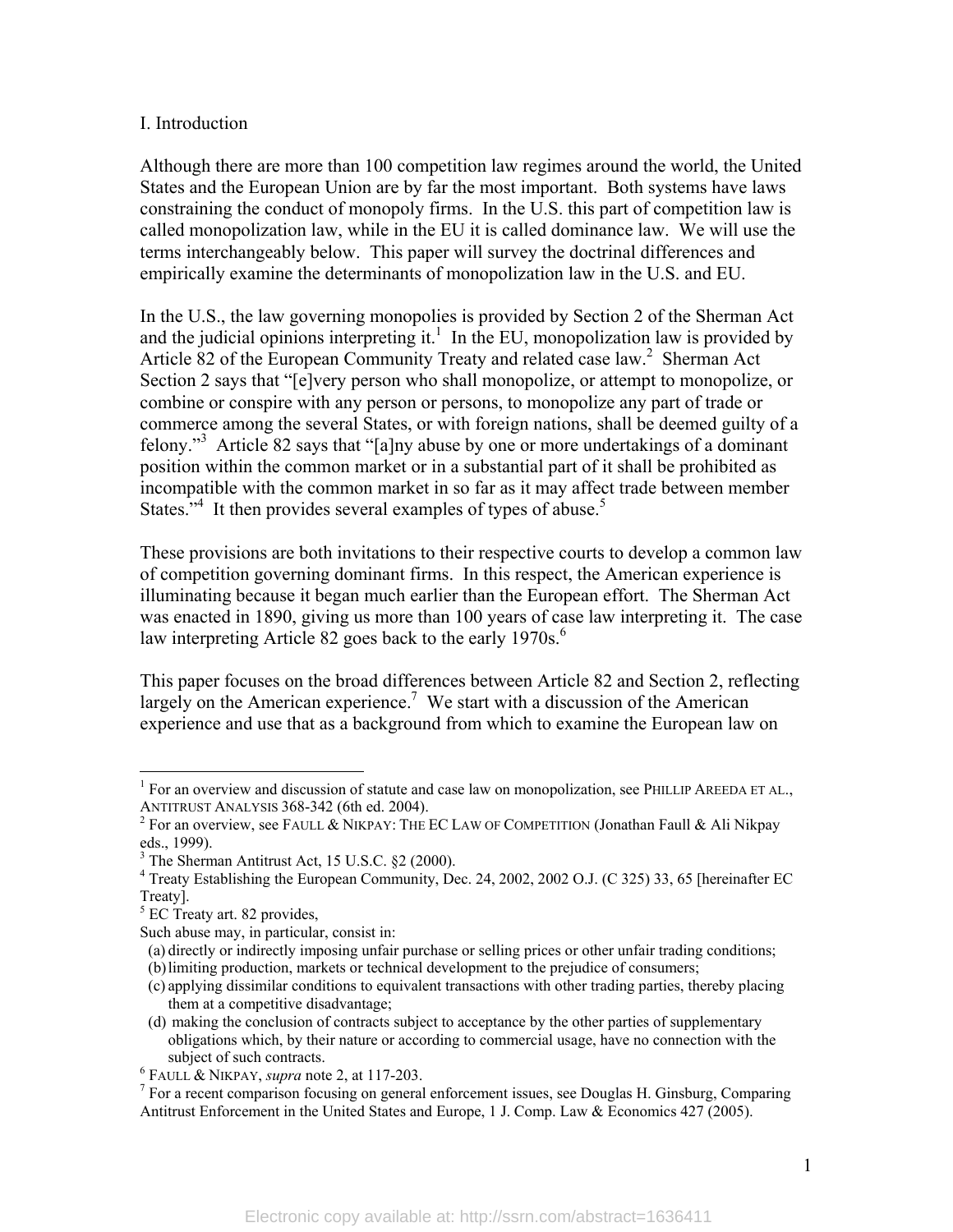monopolies. In general, American law is more conservative (less interventionist) – reflecting the error-cost analysis that is increasingly common in American courts.

Although a preliminary empirical examination suggests that the scope of a country's monopolization law is inversely related to its degree of trade dependence, $\delta$  the actual relationship between trade dependence and the scope of monopolization law appears to be an inverted U. As import penetration rises from an initial base level, dominance law increases in scope and then reaches a point where it declines. This is consistent with the theory that domestic firms seek legal protection from competition until a point is reached at which the benefits from additional protection no longer exceed the costs of obtaining it.

The empirical evidence also has implications for the comparison between the U.S. and EU. Any such comparison should control for factors that determine the scope of monopolization law. In comparison to the European countries that were members of the EU before 2004, monopolization law in the U.S. does not appear to be narrower in scope when one controls for the economic and demographic factors that influence it. However, in comparison to the post-2004 enlarged EU, U.S. monopolization law is narrower in scope. Monopolization law is narrower in EU countries with a socialist background. The scope is broader in EU countries with a Scandinavian legal background.

The empirical analysis is for the most part a search for the contemporary determinants of monopolization law, and an inconclusive one at that. The factors that one would expect to be important – wealth, international trade, sectoral composition, size of government – all turn out to be so, but in complicated ways. Wealth, as measured by per capita GDP, is by far the most important factor influencing the scope of monopolization law in the U.S. and EU.

II. Monopolization Law in the U.S. and the EU

A. Section 2 Law

1

Almost every statute is an invitation to courts to develop a common law based on it.<sup>9</sup> That is because the text of a statute is hardly ever sufficient to resolve all disputes concerning its meaning. Disputes over interpretation inevitably arise and those disputes wind up in court. Judges are called on to fill in the interpretive gaps of the statute.

<sup>&</sup>lt;sup>8</sup> On the relationship between imports and monopolization law, see Table 1, infra. Andrew Guzman has offered one theory of the relationship between trade and competition law, see Andrew T. Guzman, *The Case for International Antitrust*, *in* Competition Laws in Conflict, Antitrust Jurisdiction in the Global Economy 99, 101 (Richard A. Epstein & Michael S. Greve eds.,2004). Guzman's thesis is that net importer states (trade dependent states) will tend to have strict antitrust laws because those laws will apply to foreign firms operating in their markets. States that are net exporters will tend to have less strict antitrust laws because they will not want to hamper the competitive efforts of their dominant firms. He suggests that this is externalizing the costs of anticompetitive conduct to foreign consumers.

<sup>9</sup> This brief overview of Section 2 borrows heavily from Keith N. Hylton, *The Law and Economics of Monopolization Standards*, *in* ANTITRUST LAW AND ECONOMICS 82 (Keith N. Hylton ed., Edward Elgar 2010).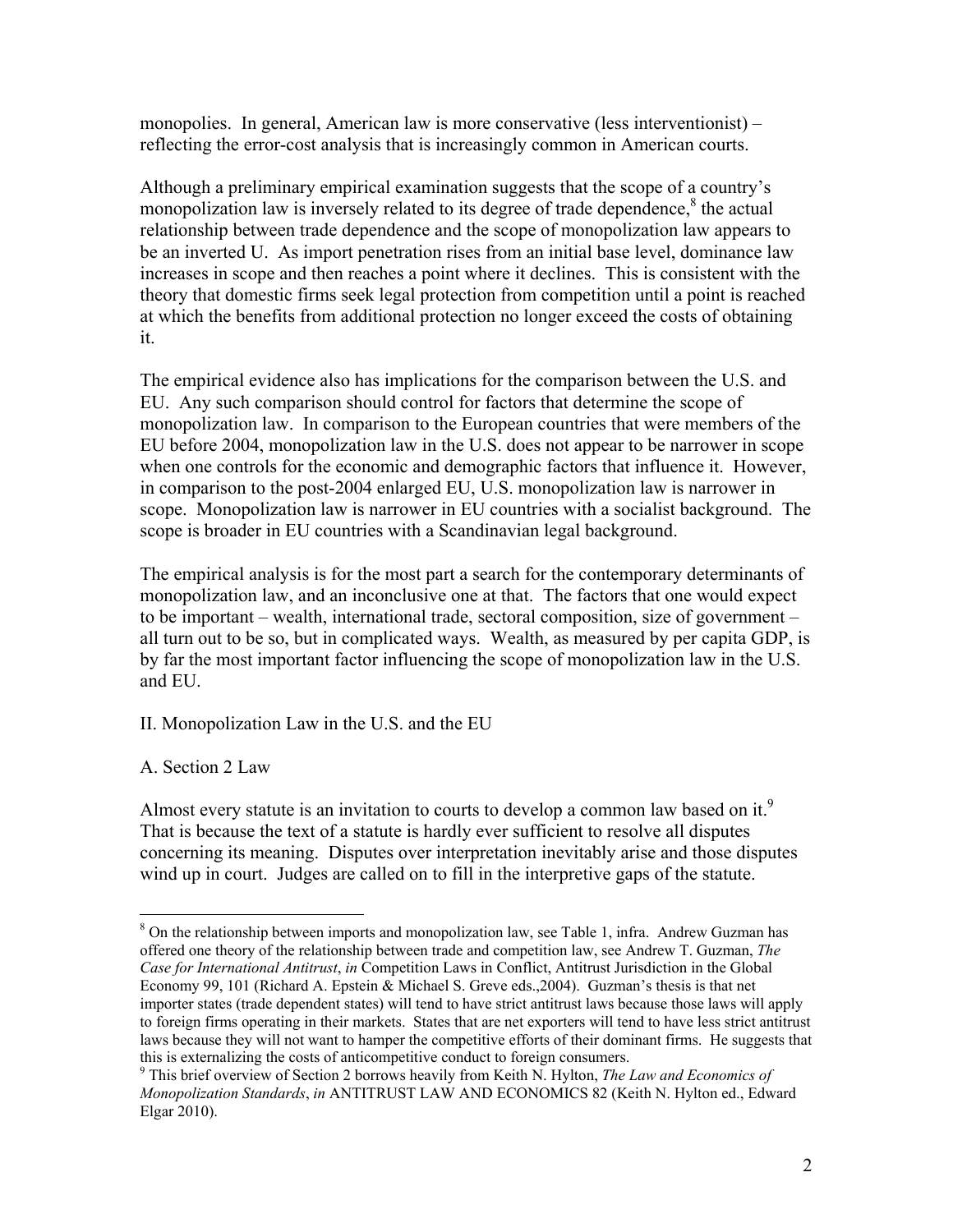However, even if we accept the observation that statutes are invitations to develop common law, Section 2 of the Sherman Act is an unusually broad invitation.<sup>10</sup> The federal legislature in 1890 invited courts to develop a common law of monopolization. What existed before then as English common law on monopolization was scant and unlikely to be of much use to courts in interpreting the Sherman Act.<sup>11</sup>

The American judges took a conservative approach initially.<sup>12</sup> With virtually no case law other than that based on Section 1 to draw on for guidance, they stayed close to familiar precedents, extending the reach of Section 2 only to conduct that seemed most clearly to violate it in light of earlier decisions.<sup>13</sup> The most comprehensive early effort to interpret Section 2 is the *Standard Oil* decision of 1911.<sup>14</sup>

Although Areeda described it as "remarkable for its cloudy prolixity,"15 *Standard Oil* delivered some important lessons about the early understanding of Section 2.<sup>16</sup> It adopts the "abuse standard" of monopolization, $17$  under which a firm can be found guilty of violating Section 2 if it engages in conduct that would violate Section 1 if engaged in by a combination of firms. The abuse standard requires a finding of specific intent to monopolize.<sup>18</sup> Specific intent to monopolize, in turn, is inferred by conduct that cannot be justified on the basis of legitimate competitive goals, conduct that can be understood only as an effort to destroy competition from rivals. The early opinions suggest that it is an objective inquiry based on facts.<sup>19</sup>

The early cases also established that monopoly status is not unlawful.<sup>20</sup> The statute was interpreted to prohibit efforts to monopolize, for example by destroying competitors. However, the statute was not interpreted to prohibit the mere setting of the monopoly price. This part of the early understanding of Section 2 remains valid law in America today.

 $\overline{a}$ 

<sup>&</sup>lt;sup>10</sup> Hylton, *supra* note 9, at 83.<br><sup>11</sup> Some scholars have questioned the existence of a pre-Sherman Act common law of monopolization, see WILLIAM LETWIN, LAW AND ECONOMIC POLICY IN AMERICA: THE EVOLUTION OF THE SHERMAN

ANTITRUST ACT 19 (1965).<br><sup>12</sup> Hylton, *supra* note 9 at 84.<br><sup>13</sup> *See, e.g.*, KEITH N. HYLTON, ANTITRUST LAW: ECONOMIC THEORY AND COMMON LAW EVOLUTION 186-<br>188 (2003) (discussing early Section 2 case law).

<sup>14&</sup>lt;br><sup>14</sup> Standard Oil Co. v. United States, 221 U.S. 1 (1911);<br><sup>15</sup> PHILLIP AREEDA, ANTITRUST ANALYSIS: PROBLEMS, TEXT, AND CASES 148 (3d ed. 1981).

<sup>&</sup>lt;sup>16</sup> Hylton, *supra* note 9 at 84.<br><sup>17</sup> E.g., HYLTON, *supra* note 13, 187<br><sup>18</sup> Id. This is also clear from perusing the early opinions. *See, e.g.*, AREEDA ET AL., *supra* note 1, 369-372 (providing excerpts from *Standard Oil*, 221 U.S. at 58, 61, 67, 75, and United States v. American Tobacco Co., 221 U.S. 106, 181-183 (1911), stating that the defendant was found guilty of violating Section 2 because its conduct indicated an intent to monopolize by excluding or destroying rivals).

<sup>&</sup>lt;sup>19</sup> *See, e.g.*, Areeda et al., supra note 1, 369-372 (excerpts from *Standard Oil*, 221 U.S. at 61, 62, 75 and *American Tobacco*, 221 U.S. at 181-183).<br><sup>20</sup> See e.g., Standard Oil, 221 U.S. at 62 ("[T]he statute...by the omission of any direct prohibition against

*monopoly* in the concrete…indicates a consciousness that the freedom of the individual right to contract…was the most efficient means for the prevention of monopoly") (emphasis added).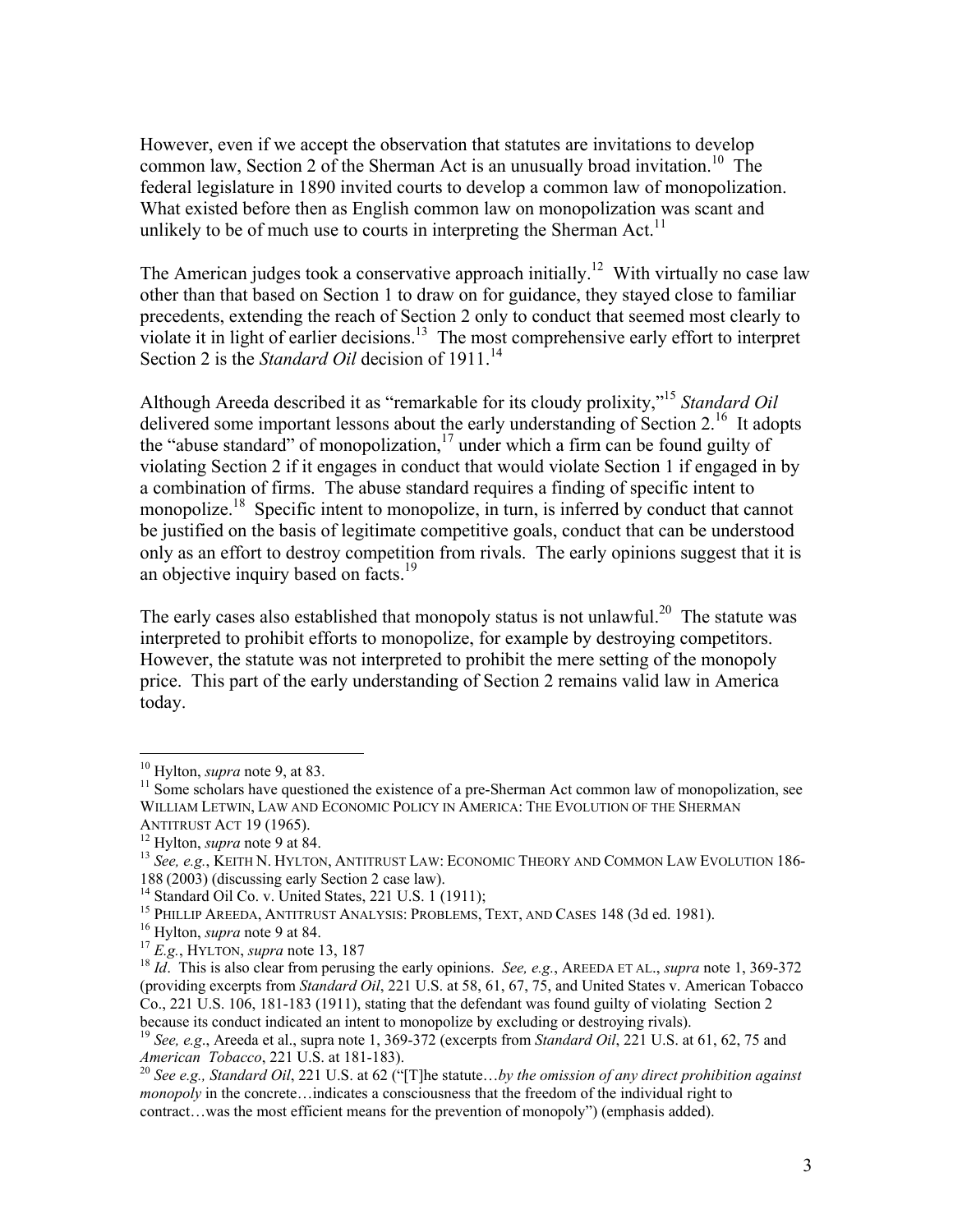The conservative approach to Section 2 reflected in *Standard Oil* was not without controversy.21 Proponents of strong antitrust enforcement wanted a more aggressive interpretation and found their position vindicated, in their eyes, by the government's loss in the *United States Steel* case of 1920.<sup>22</sup> On the other hand, the conservative approach discouraged judges from attempting to design and implement their own welfare tests of dominant firm conduct. The specific intent test originally adopted asked courts to determine whether there were plausible efficiency or competitive bases for the defendant's conduct. If so, the specific intent test implied that the defendant should not be found guilty of violating Section 2.

The conservative approach was brought to an end in 1945 with Judge Learned Hand's decision in *Alcoa*. 23 Although *Alcoa* is a marvel in clarity in comparison to *Standard Oil*, its statement of the new monopolization standard seems to invite alternative interpretations.24 Still, one point is clear: the specific intent test is no longer required under Section 2.<sup>25</sup> Beyond that unambiguous point, Judge Hand's decision suggests that, as a general rule, violations of Section 2 will be determined by a balancing of the procompetitive and anticompetitive effects of the defendant's conduct. Under the *Alcoa* test, the defendant may have a substantial efficiency justification for its conduct, yet it may still be found in violation of Section 2 because the anticompetitive effects were deemed too severe by the court.

As a summary of American monopoly law, Judge Hand's statement of it in *Alcoa* remains valid.26 Courts continue to refer to it as a starting point in discussions of the monopolization test.<sup>27</sup> But a more detailed look reveals that the standard for monopolization has been altered in practice since *Alcoa*, and largely in a direction that favors dominant firm defendants. The date at which the change in Section 2 law began appears to be 1975, with the publication of the Areeda and Turner article on predatory pricing.<sup>28</sup> Areeda and Turner noted the uncertainty surrounding predation charges and the costs of error, and proposed a cost-based test to screen out predation claims with high error costs. Following their article, courts began to adopt their cost-based screen and to take seriously the costs of false convictions.

<sup>&</sup>lt;sup>21</sup> Hylton, *supra* note 9 at 85.

<sup>&</sup>lt;sup>22</sup> United States v. U.S. Steel Corp., 251 U.S. 417 (1920).<br><sup>23</sup> United States v. Alum. Co. of America, 148 F.2d 416 (2d Cir. 1945) [hereinafter *Alcoa*].

<sup>&</sup>lt;sup>24</sup> See, e.g., Steven C. Salop & R. Craig Romaine, *Preserving Monopoly: Economic Analysis, Legal Standards and Microsoft*, 7 GEO. MASON L. REV. 617 (1999) (interpreting *Alcoa* as a "no fault" or strict liability standard), versus Ronald A. Cass & Keith N. Hylton, *Preserving Competition: Economic Analysis,* Legal Standards, and Microsoft, 8 GEO. MASON L. REV. 1 (1999) (interpreting *Alcoa* as a balancing test). <sup>25</sup> *Alcoa*, 148 F.2d at 432 ("no monopolist monopolizes unconscious of what he is doing").<br><sup>26</sup> Hylton, *supra* note 9 at 86.<br><sup>27</sup> *See, e.g.*, F. Hoffman-La Roche Ltd. v. Empagram S.A., 542 U.S. 155, 165 (2004); Eastma

v. Image Tech. Svces., 504 U.S. 451, 483 (1992); Aspen Skiing Co. v. Aspen Highland Skiing Corp., 472 U.S. 585 (1985); United States v. Microsoft Corp., 253 F.3d 34, 44 (D.C. Cir. 2001), *cert. denied*, 534 U.S. 952 (2001).

<sup>28</sup> Phillip Areeda & Donald Turner, *Predatory Pricing and Related Practices under Section 2 of the Sherman Act*, 88 HARV. L. REV. 697 (1975).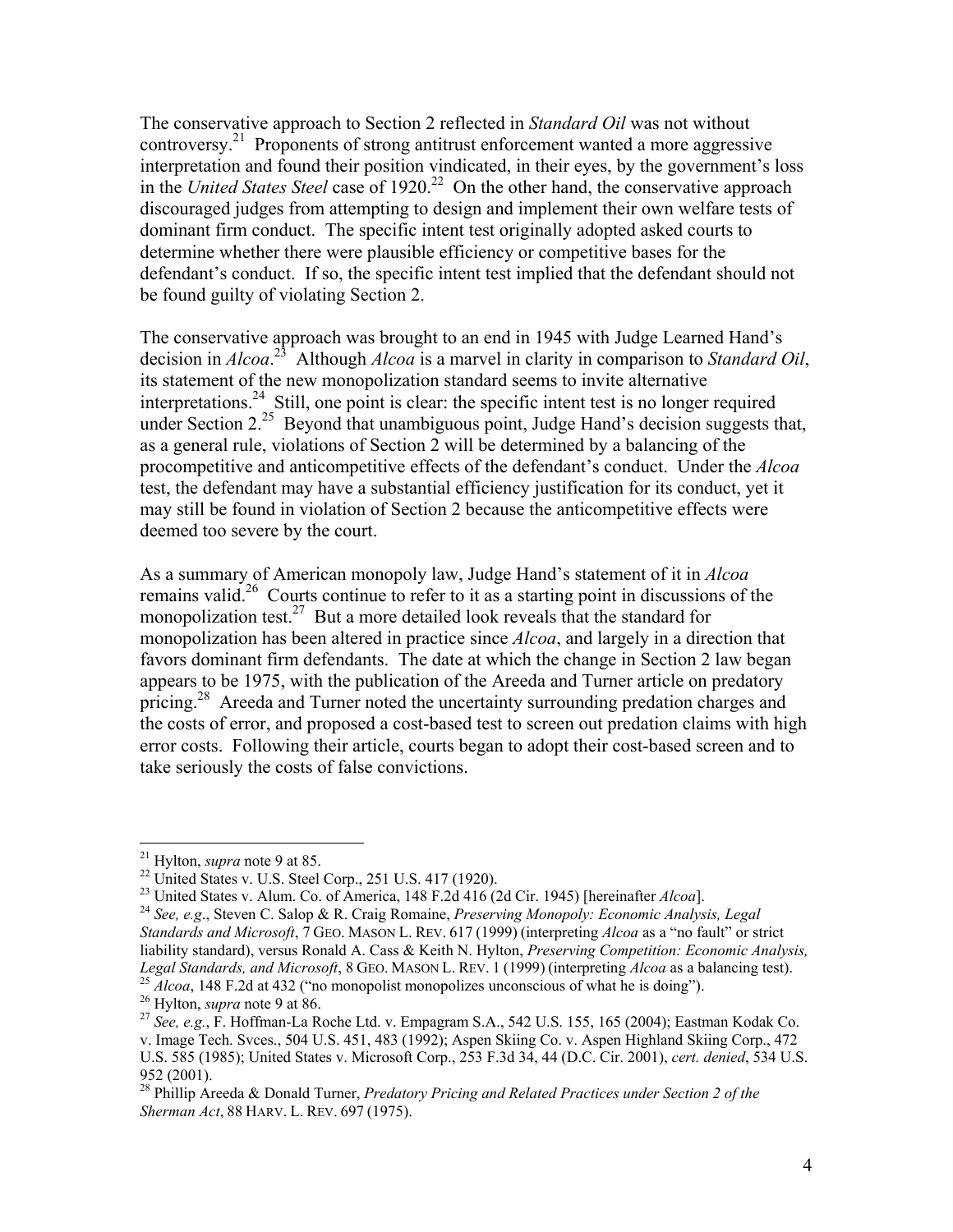The changes in Section 2 case law have not occurred across the board, but in specific pockets.29 One pocket is predatory pricing. The *Matsushita*<sup>30</sup> and *Brooke Group*31 cases require, in order to hold a firm guilty of predatory pricing under Section 2, a price below some measure of cost (average variable cost usually) and objective evidence that the defendant is likely to recoup the losses incurred in the predatory (low-price) period.<sup>32</sup> The *Brooke Group* test is equivalent to a specific intent test.<sup>33</sup> The reason is that if the requirements of the *Brooke Group* test are satisfied, then one can conclude that the objective evidence implies that the defendant's intent was predatory.

The type of monopolization test, or how it is framed, may not be important in the end. Whether the monopolization test is framed, as in the pre-1945 period, in terms of specific intent, or, as in the post-1945 period, as a welfare balancing test, the underlying question is the evidentiary burden placed on plaintiffs in a monopolization case. In general, the specific intent test, as historically applied, puts the greatest evidentiary burden on the plaintiff. The consumer welfare test places a much lighter burden on the plaintiff. But if the consumer welfare test were coupled with several additional evidentiary burdens – e.g., standards requiring proof by clear and convincing evidence – it could present roughly the same obstacles to plaintiffs as the specific intent test. The issue at bottom is one of evidentiary burden.<sup>34</sup>

Another pocket of Section 2 case law in which courts have drifted back to the specific intent formulation is that involving "essential facilities".<sup>35</sup> The decision in *Aspen*,<sup>36</sup> which suggested that the defendant lost solely because it failed to provide a credible competitive justification for its conduct, carried the implication that the mere provision of such a justification would immunize a defendant from liability in an essential facilities case. That implication was apparently confirmed with Justice Scalia's opinion in *Trinko*. 37

 $29$  Hylton, *supra* note 9 at 86.

<sup>&</sup>lt;sup>30</sup> Matsushita Elec. Indus. Co. v. Zenith Radio Corp., 475 U.S. 574 (1986).

<sup>&</sup>lt;sup>31</sup> Brooke Group, Ltd. v. Brown & Williamson Tobacco Corp., 509 U.S. 209, 226 (1993) (evidence of below-cost pricing is not alone sufficient to permit an inference of probable recoupment and injury to competition).<br><sup>32</sup> *Id.* at 240-242; Matsushita, 475 U.S. at 595-598.

<sup>&</sup>lt;sup>33</sup> Salop & Romaine, *supra* note 22, at 17, 24, 35; Cass & Hylton, *supra* note 21, at 639, 671.<br><sup>34</sup> Id.<br><sup>35</sup> See generally Philip E. Areeda, *Essential Facilities: An Epithet in Need of Limiting Principles*, 58

ANTITRUST L.J. 841 (1990); Keith N. Hylton, Economic Rents and Essential Facilities, 1991 Brigham Young Univ. L. Rev. 1243; Abbott B. Lipsky, Jr. & J. Gregory Sidak, *Essential Facilities*, 51 STAN. L. REV. 1187 (1999); Glen O. Robinson, *On Refusing to Deal with Rivals*, 87 CORNELL L. REV. 1177 (2002). <sup>36</sup> Aspen Skiing Co. v. Aspen Highlands Skiing Corp., 472 U.S. 585 (1985).

<sup>&</sup>lt;sup>37</sup> Verizon Communications Inc. v. Law Offices of V. Trinko, LLP., 540 U.S. 398 (2004). Scalia's opinion, expressing skepticism toward the essential facilities doctrine, described *Aspen* as a case "at or near the outer boundary of Section 2 liability." *Trinko*, 540 U.S. at 409. Scalia described the defendant's conduct in *Aspen* as refusing, without a competitive justification, to supply a product at retail price to one's competitor, Id., at 408-409, which suggested an intent to harm. The defendant in *Trinko* failed to provide a pro-competitive justification for its actions. However, the Court refused to find an antitrust violation based solely on the defendant's failure to accept a statutory burden to support rivals. Thus, *Trinko* implicitly holds that a sufficient justification for denying access to an essential facility is the desire to avoid providing a benefit to a rival. If that is a sufficient justification for denying liability, then it follows that a plaintiff, in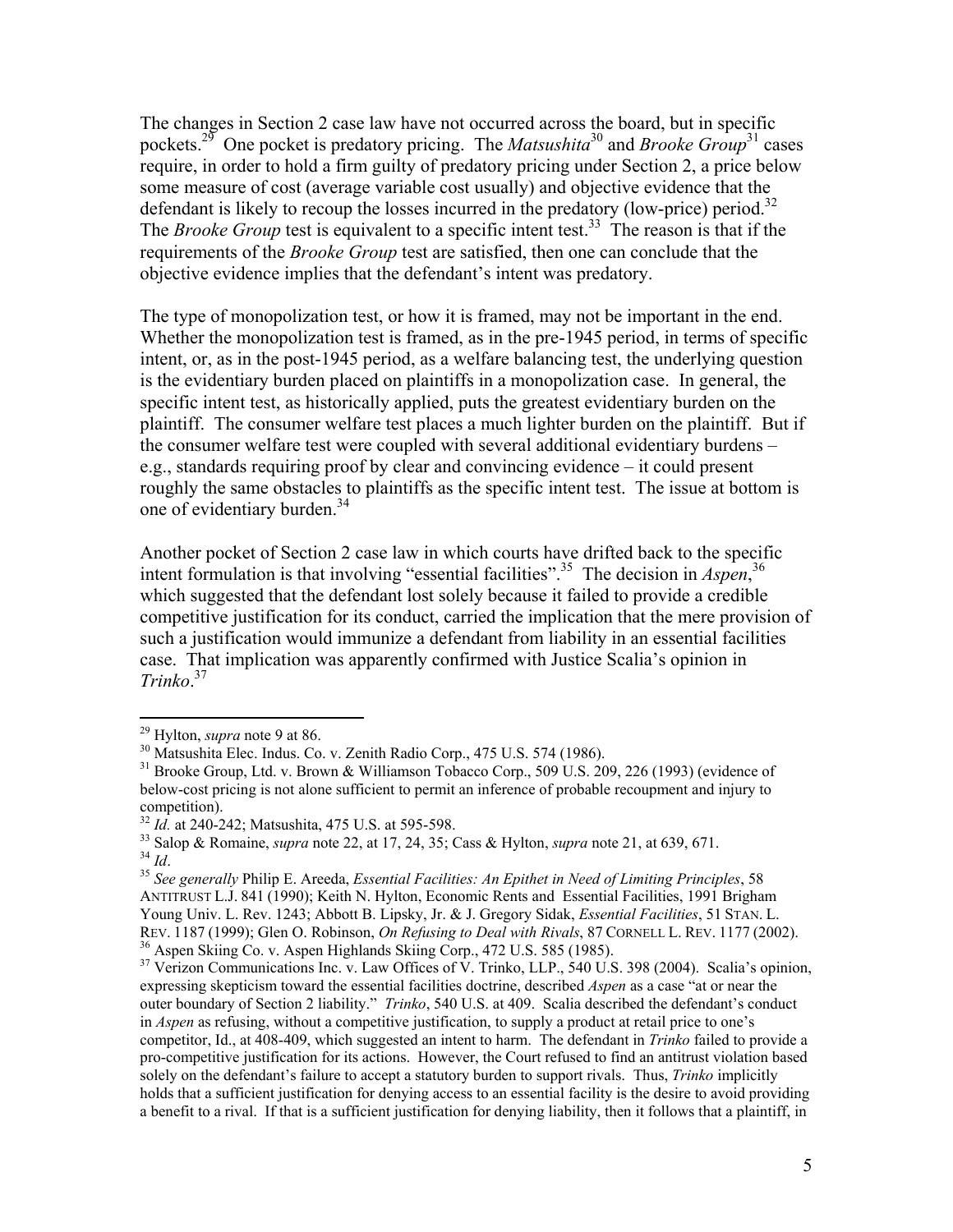The most important non-Supreme Court Section 2 case of recent history, *Microsoft*, 38 suggests a broader shift toward the specific intent formulation. The D.C. Circuit's opinion initially states the monopolization test as a consumer welfare balancing test.<sup>39</sup> Then, when it gets around to actually applying the test to Microsoft's conduct, it moves into a specific intent analysis. The court repeatedly condemns Microsoft's conduct because it appeared, to the court, to have no credible pro-efficiency or competitive rationale.<sup>40</sup> As an illustration of the inability of verbal formulations to tightly constrain the decision making of courts, the D.C. Circuit's application of the specific intent test put so little weight on Microsoft's justifications that it was arguably equivalent to a balancing test conducted with a pro-plaintiff bias. For example, in examining the complaints concerning Microsoft's integration of Internet Explorer with its Windows operating system, the court found that two of the three complaints (excluding Internet Explorer from the Add/Remove Programs function and commingling browser and operating system code) were violations of the Sherman Act, because Microsoft offered no credible procompetitive justification, while one (overriding the choice of an alternative default browser in certain circumstances) was not a violation because Microsoft's justification was sufficient.<sup>41</sup> Yet it seems that the technical justifications offered by Microsoft, and accepted by the court, in response to the complaint that was rejected should apply just as well to the other two complaints. $42$ 

American courts have been conservative in interpreting Section 2, in the sense of showing reluctance to penalize a firm simply because of its monopoly status and of allowing wide scope, at least at the level of pure legal doctrine, for efficiency defenses to be asserted.<sup>43</sup> Of the 120 years that the Sherman Act has been in effect, courts applied a specific intent test under Section 2 for 55 of those years – from 1890 to 1945. *Alcoa* introduced a balancing test in 1945 and scrapped the specific intent test. However, since roughly 1975 we have seen the reemergence of versions of the specific intent approach.

B. Judging Article 82 in light of the American experience

Viewed in light of the American experience, Article 82 reflects a more interventionist approach toward antitrust law. The best illustration of this is the fact that Article 82 has been interpreted to make unlawful, as a form of monopoly abuse, the charging of a monopoly price. The first general application provided in the text of Article 82, referring

order to prevail in an essential facilities case, has to present evidence indicating that the defendant had an intent to harm its rival.<br><sup>38</sup> Microsoft, 253 F.3d at 34.<br><sup>39</sup> Id. at 58.<br><sup>40</sup> Id. at 72, 74, 76, 77.<br><sup>41</sup> Id. at 66-67.<br><sup>42</sup> If Internet Explorer should be allowed to override an alternative browser in order to allow the

to Microsoft's "HELP" site, then it would seem to follow that the company would want to prevent the user from removing Internet Explorer from the list of programs integrated into the operating system.

<sup>43</sup> *See* Hylton, *supra* note 9 at 86.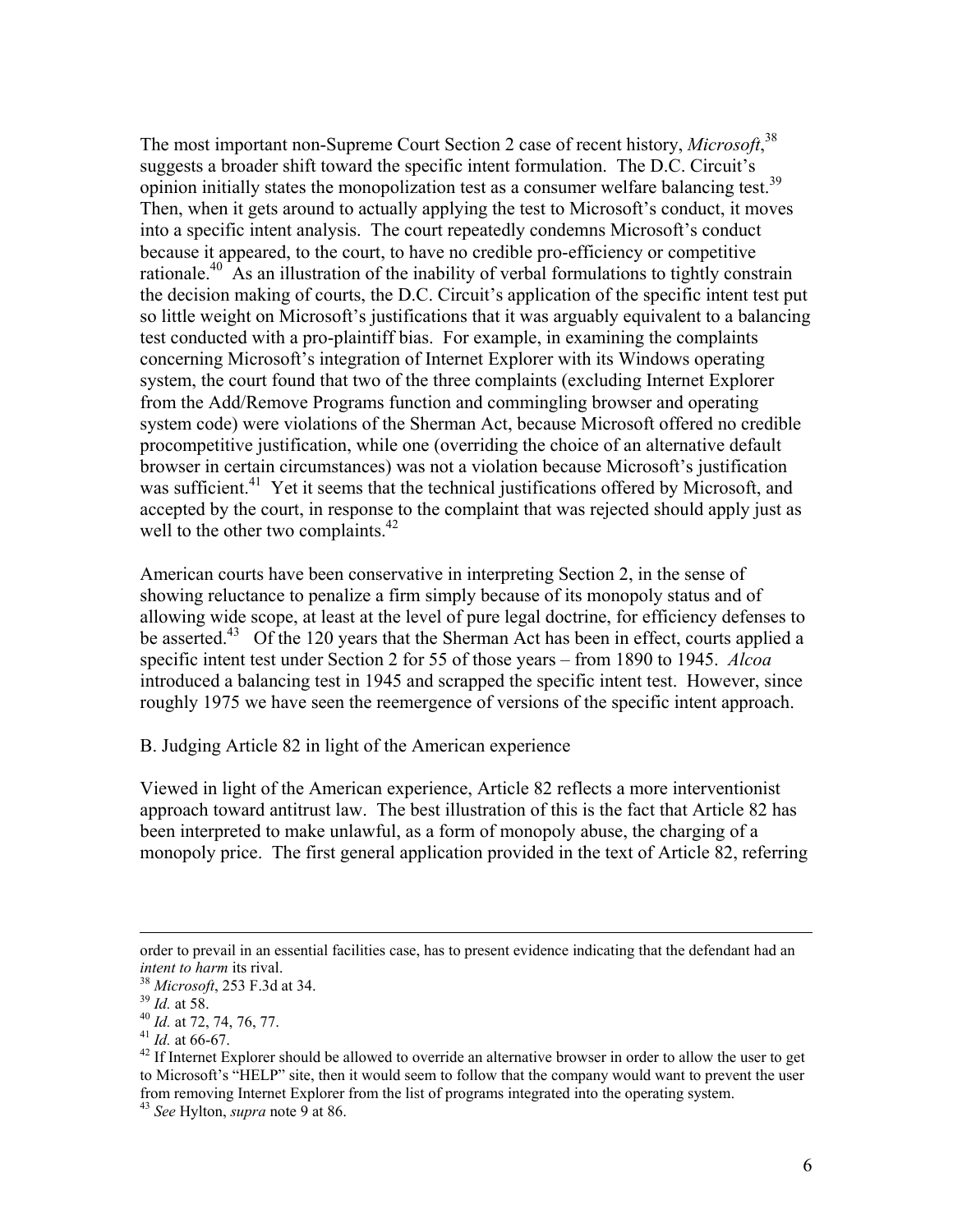to a type of abuse that violates the treaty provision is "directly or indirectly imposing unfair purchase or selling prices or other unfair trading conditions;..."<sup>44</sup>

1. America versus Europe: Some Examples

American antitrust courts decided early on not to regulate pricing under Section 2 of the Sherman Act. In the first case interpreting the Sherman Act to reach the Supreme Court, U.S. v. Trans-Missouri,<sup>45</sup> the Court majority argued against adopting a reasonableness test on the ground that the court would be required by such a test to determine the reasonableness of prices. The Court viewed this as beyond the capacity of judges.<sup>46</sup>

As an argument against using some notion of reasonableness in interpreting the Sherman Act, *Trans-Missouri* is unpersuasive. Pre-Sherman Act common law decisions on contracts in restraint of trade employed the reasonableness test without being led into an examination of the reasonableness of prices or profits.<sup>47</sup> The reasonableness test applies to the defendant firm's allegedly anticompetitive conduct, not to the prices or profits that result from that conduct.

However, as an argument against using law to establish appropriate guidelines for price or profit levels, *Trans-Missouri'*s argument is no less valid today than it was 100 years ago. American courts have consistently rejected the notion that the Sherman Act calls on judges to take on the functions of regulatory commissions with power over pricing decisions.48

Predation is another good illustration of the sizeable differences between European and American courts in applying monopolization law. The *Matsushita* and *Brooke Group* cases in America require from the plaintiff, in order to survive a summary judgment motion, proof that the dominant firm priced below average variable cost and that the firm was likely to recoup its losses from pricing below cost. In contrast, the European Court of Justice, in cases such as *AKZO* and *Tetra Pak II*, has held that pricing below average variable cost violates the law against predation, and prices below average cost also violate the law although the defendant can rebut the presumption of a violation.<sup>49</sup> Moreover, there is no requirement on the part of the plaintiff to prove a high likelihood of recoupment.<sup>50</sup>

 $\overline{a}$ 

<sup>&</sup>lt;sup>44</sup> EC Treaty art. 82.

<sup>&</sup>lt;sup>45</sup> United States v. Trans-Missouri Freight Assn., 166 U.S. 290 (1897).<br><sup>46</sup> *Id.* at 331.

<sup>&</sup>lt;sup>47</sup> HYLTON, *supra* note 13, at 33-34.<br><sup>48</sup> *See*, *e.g.*, *Trinko*, 540 U.S. at 415 ("No court should impose a duty to deal that it cannot explain or adequately and reasonably supervise." (quoting Areeda, *supra* note 34, at 853)); United States v. United Shoe Machinery Corp., 110 F. Supp. 295, 347 (D. Mass. 1953) (refusing to order the defendant's dissolution), *aff'd per curiam*, 347 U.S. 521 (1954).<br><sup>49</sup> *See*, *e.g.*, Case C-62/86, AKZO Chemie BV v. Commission, 1991 E.C.R. I-3359; Case T-83/91 Tetra

Pak Int'l SA v. Commission, 1994 E.C.R. II-755, 4 C.M.L.R. 726 (1997), *aff'd* C-333/94, 1996 E.C.R. I-5951, 4 C.M.L.R. 662 (1997).

<sup>50</sup> *See, e.g.*, Vickers, *supra* note 38, at F248.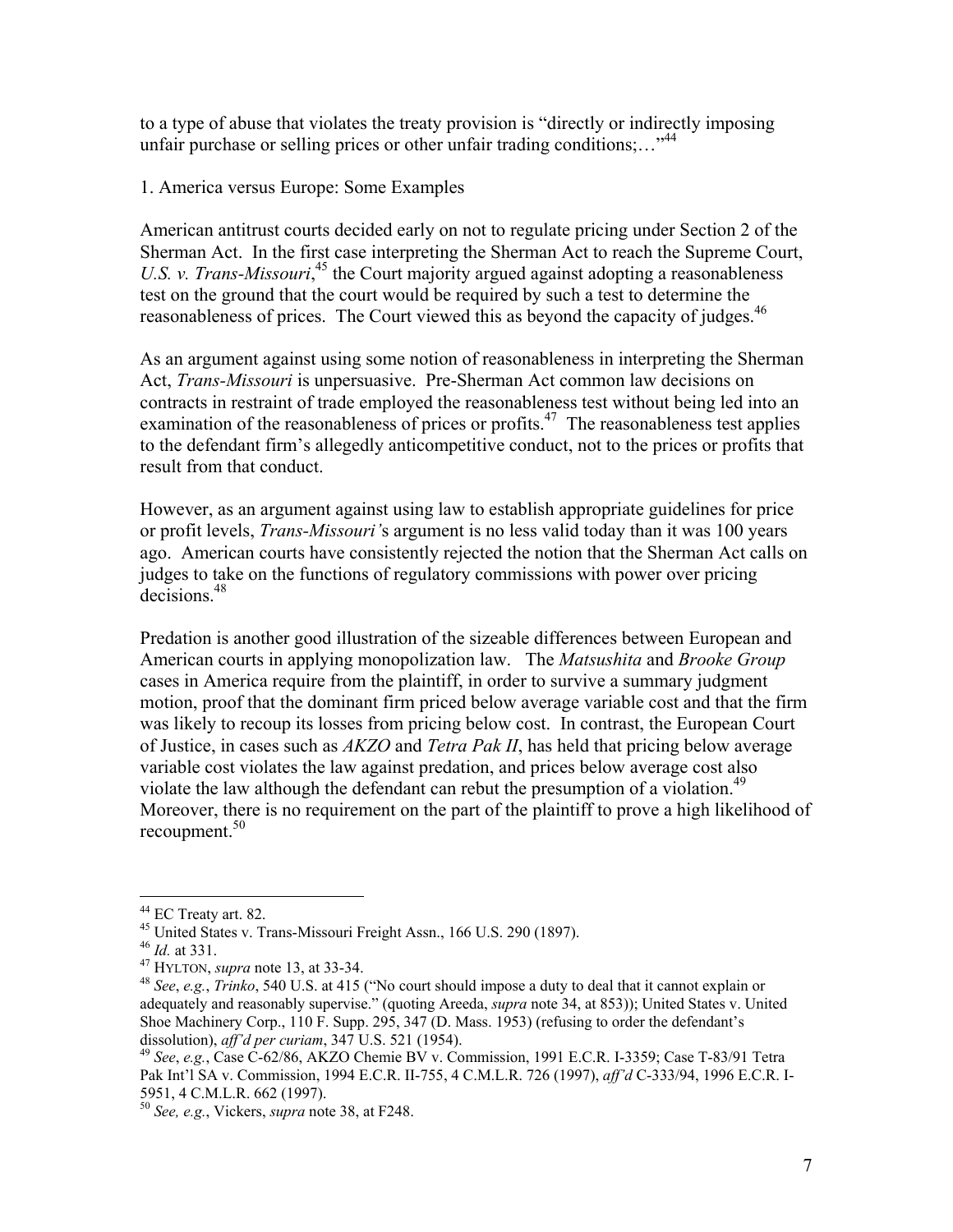The "essential facilities" doctrine is a third illustration of the formal differences between European and American monopolization law. *Trinko* implies that the set of cases in which the essential facilities doctrine will be used by a court to force a dominant firm to share access to some input with a competitor is quite narrow. The Court's discussion in *Trinko* suggests that strong evidence of intent to monopolize is required. In contrast, the European Court of Justice has been considerably more receptive to the essential facilities doctrine and has not attempted to limit its application to a narrow set of circumstances.<sup>51</sup>

*Microsoft v. Commission*<sup>52</sup> provides an example of the difference between the US and EU on the essential facilities question. The European Court of First Instance found that Microsoft abused its dominant position by refusing to license, at a sufficiently low price, interoperability information to rivals in the market for server software. The Court of First Instance deferred to the European Commission's analysis of the effects of Microsoft's refusal, but did not independently examine the record for evidence of a specific intent to monopolize.

#### 2. Predation and Error Costs

 $\overline{a}$ 

It is commonplace by now to note that the differences between European and American law on predatory pricing reflect different views on the costs of error. The American approach puts a great deal of weight on the costs of false convictions. Erroneously holding firms liable for setting prices too low penalizes dominant firms for competing vigorously. This discourages competition, a result opposite to that intended by the Sherman Act. The European approach puts more emphasis on the costs of false acquittals. If false acquittal costs are constrained over time by competition, as Easterbrook argued,<sup>53</sup> the American approach would result in superior law.

One could stop at the observation that the wisdom of the American approach depends on the balance of error costs. This would be a convenient and diplomatic statement because no one has carried out an empirical study of the balance of error costs in predatory pricing cases. Hence, noting that the relative wisdom of the two approaches depends on the balance of error costs leaves us with an invitation to do empirical research and perhaps not much more. Moreover, the prospect of answering the welfare question on the basis of empirical research seems slim, because it is hard to isolate the effects of different predation laws on consumer welfare.

An alternative and less diplomatic perspective is the decision-theoretic approach set out in the Hylton and Salinger article, and in the Evans and Padilla article.<sup>54</sup> Let the fraction

<sup>51</sup> *See* Damien Geradin, Limiting the Scope of Article 82 of the EC Treaty: What can the EU Learn from the US Supreme Court's Judgment in *Trinko* in the wake of Microsoft, IMS, and Deutsche Telekom, at 5-6, Common Market Law Review, December 2005, available at http://ssrn.com/abstract=617263. 52 Case T-201/04, *available at* http://curia.europa.eu/jurisp/cgi-

 $\frac{\text{bin/gettext.p1?lang=en\#=79929082T19040201\&doc=T\&ouvert=T\&search=ARRET}{53}$ <br>
Frank H. Easterbrook, *The Limits of Antitrust*, 63 Texas L. Rev. 1 (1984).<br>
<sup>54</sup> See generally Keith N. Hylton & Michael A. Salinger, *Tying Law and Policy: A D Approach*, 69 ANTITRUST L.J. 469 (2001); David S. Evans & A. Jorge Padilla, *Antitrust: Designing Antitrust Rules for Assessing Unilateral Practices: A Neo-Chicago Approach*, 72 U. CHI. L. REV. 73 (2005).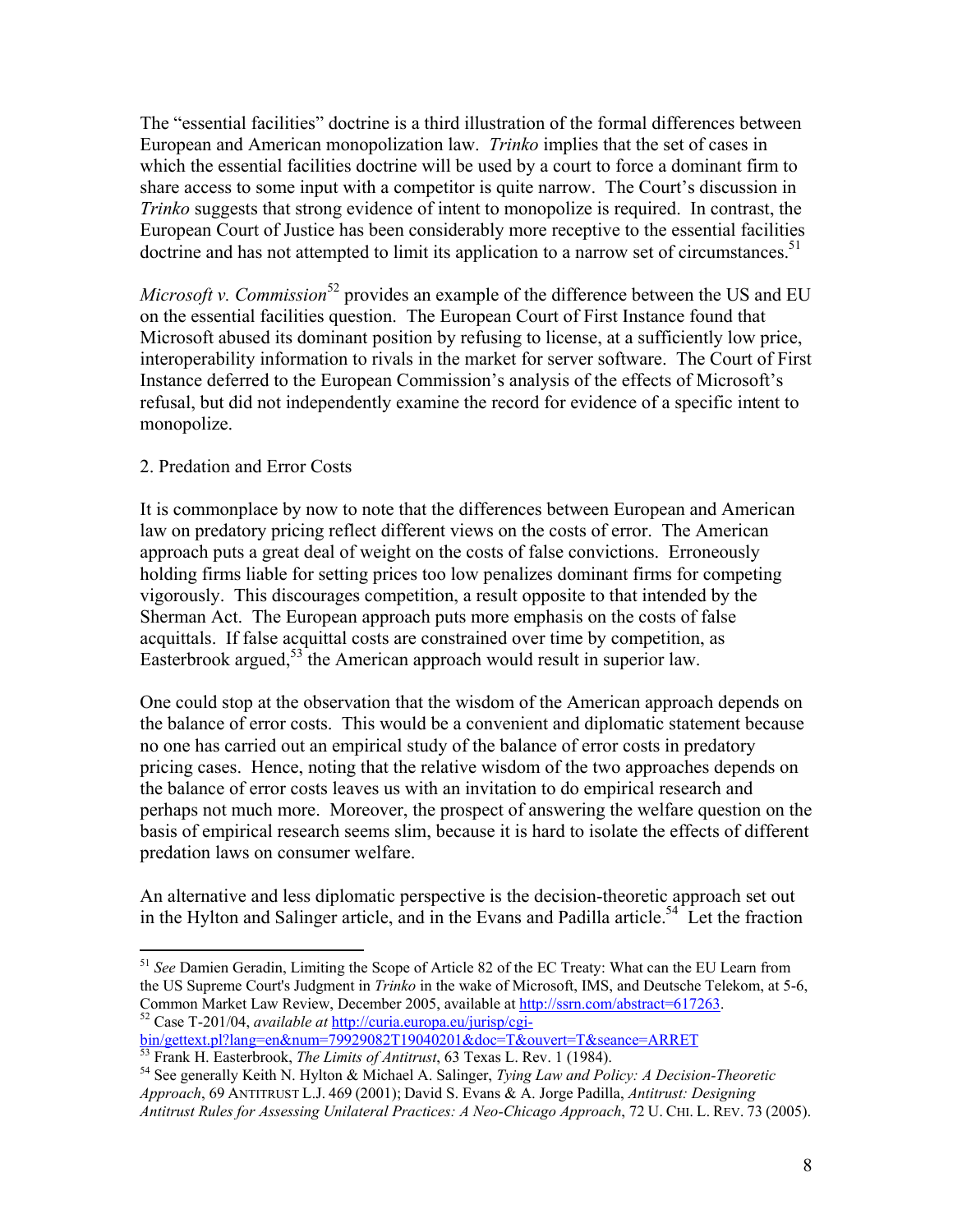of competitive price cuts be given by *P*(*C*). Let the fraction of anticompetitive (i.e., predatory) price cuts be given by *P*(*A*). Let the likelihood that a competitive price cut is ruled anticompetitive be given by  $P(A'|C)$ , and  $P(A'|A)$  the rate of correct decisions given anticompetitive conduct. Bayes' rule tells us that the fraction of competitive instances within the sample of decisions in which the competition authority has deemed the price cutter's conduct anticompetitive is:

$$
P(C | A') = \frac{P(A' | C)P(C)}{P(A' | C)P(C) + P(A' | A)P(A)}.
$$

Let us suppose that the vast majority of price cuts are procompetitive, say 95 percent. Suppose that the competition authority makes mistakes in only 5 percent of all cases. It follows that the likelihood that a case that has been deemed anticompetitive by the competition authority is really competitive is ½. In other words, half of the cases in which the court finds the conduct anticompetitive were instances in which the conduct really was competitive.

The decision-theoretic approach focuses on the background rate of competitive instances within a certain class of conduct and on the rate at which competition authorities are likely to err in evaluating the conduct. If we take price cuts as a class of conduct, we are likely to find that the vast majority of them are procompetitive. Moreover, a competition authority is likely to have difficulty, ex post, in distinguishing competitive and anticompetitive price cuts. Suppose, for example, that instead of the 5 percent error rate assumed in the previous example, competition authorities make mistakes in 20 percent of predatory pricing cases. Using the Bayes' rule approach just described, the rate of false positives jumps from 50 percent to 83 percent. Moreover, holding error rates fixed and letting the proportion of competitive price cuts rise toward 100 percent causes the rate of false convictions to approach 100 percent.

One might argue that this discussion merely shows that when the law is working, in the sense of inducing actors to comply with it, there will be a high rate of false convictions.<sup>55</sup> However, the message here is different. It is quite plausible in the pricing context to presume that the vast majority of price cuts would be procompetitive even in the absence of antitrust law. Competition already provides a substantial if not sufficient spur for firms to engage in price cutting. Given this, it is not the law that gives us the 95 percent background rate of competitive price cuts, it is competition. If competition gives us a high rate of competitive price cuts, then we need to worry about the effects of a high rate of false convictions on the incentives already put into place by competition.

In other words, the competitive price cut example in antitrust should be distinguished from that of compliance with tort law rules. In the tort law setting, there are not, as a

For more recent decision-theory arguments, see also James C. Cooper, Luke M. Froeb, Dan O'Brien, Michael G. Vita, Vertical Antitrust Policy as a Problem of Inference, 23 Intn'l J. Industrial Organization 639 (2005).

<sup>55</sup> *See, e.g.*, Keith N. Hylton, *An Asymmetric Information Model of Litigation*, 22 Int. Rev. Law Econ. 153- 75 (2003).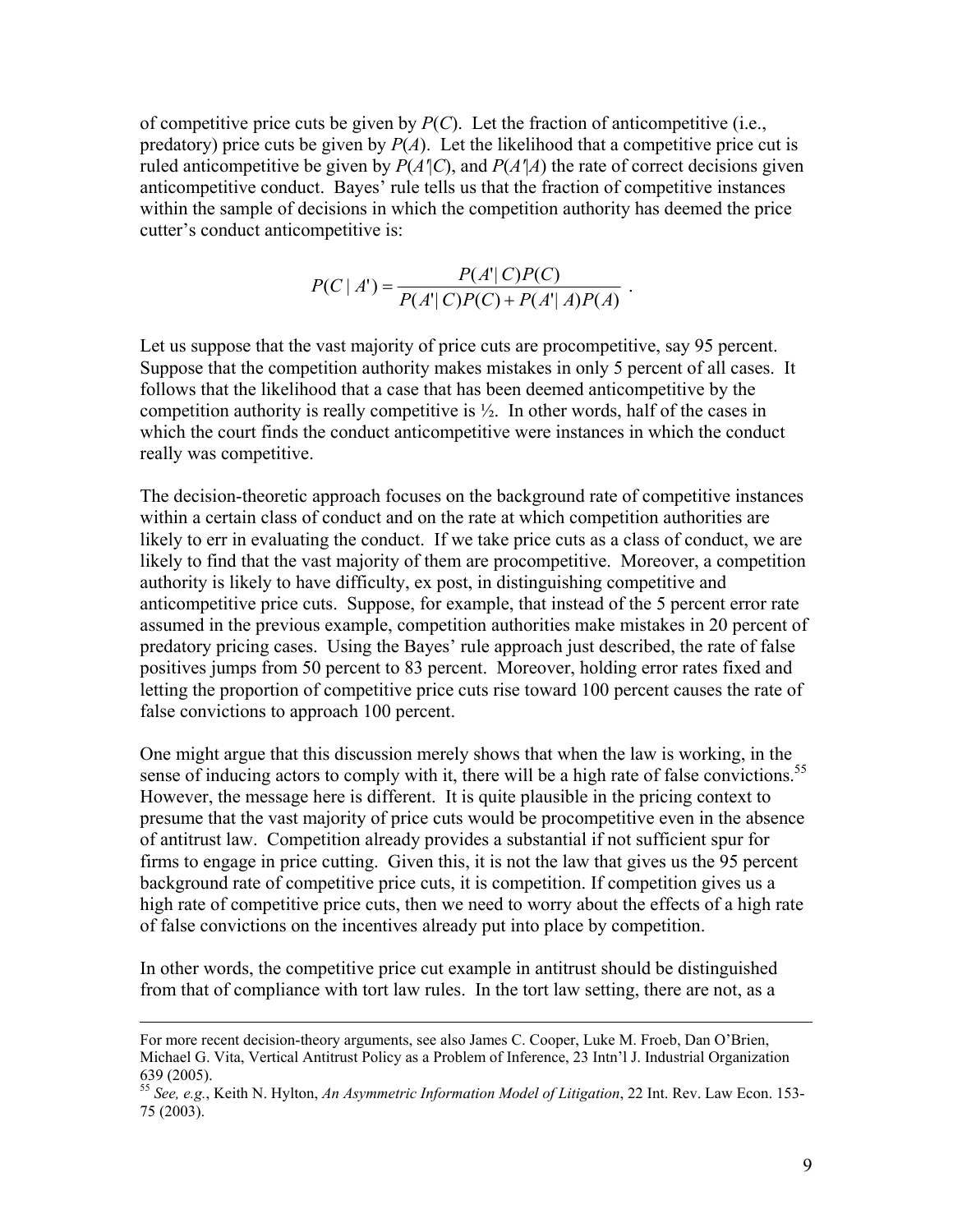general rule, substantial private-interest motivations that would lead one to take costly precautions in order to avoid harming others. A person who drives does not, in the typical case, have strong private-interest motivations to take care to avoid harming strangers. When we see a high rate of compliance with the law in the torts context, that is quite likely due to the threat of liability. A high rate of false convictions may simply be a reflection that the law is working as intended. In the antitrust setting, in contrast, competition already provides a substantial private-interest motivation for firms to make price cuts. A high rate of false convictions, then, is not necessarily a sign that the law is compelling firms to comply with its provisions. Given this, there is a much greater likelihood in the antitrust than in the torts setting that the law distorts unilateral conduct away from the socially preferable.

This argument is clearly capable of being generalized from the predatory pricing example. In general, when the law imposes penalties on conduct that is typically procompetitive, there is a high risk of false convictions that both discourage procompetitive conduct and encourage wasteful litigation. Legal and evidentiary standards should be adjusted to take these costs into account. The evolution of American predatory pricing law toward the *Brooke Group* standard reflects precisely this sort of adjustment.

#### III. An Empirical Approach

 $\overline{a}$ 

#### A. Measuring Dominance Law

Aside from the decision theoretic critique briefly recounted here, the only other basis for telling whether the American or European approach to monopolization law is superior is an empirical examination. Since the European approach is more interventionist, the proper question is whether it leads to superior economic results. This would be a difficult project.<sup>56</sup> Economic outcomes are determined by many factors in addition to monopolization law.

An alternative empirical question is to ask what factors seem to explain the variation in monopolization laws within the EC countries and between the United States and the EC. The chart below (Table 1) shows a *Dominance Law Score* (for the year 2003) for the United States and countries that were members of the European Community before 2004. The *Dominance Law Score* reflects the number of different practices explicitly mentioned in the nation's laws governing the conduct of dominant firms.

The *Dominance Law Score* was tabulated as follows. Each country is given a score of 1 if the part of its competition statute covering dominance (monopolization) prohibits one of the following practices: (1) limiting access (restricting supply), (2) abusive acts, (3) price setting, (4) discriminatory pricing, (5) resale price maintenance, (6) blocking entry, (7) predatory pricing. Thus, 7 is the maximum Dominance Law Score possible, and 0 is

<sup>56</sup> Keith N. Hylton & Fei Deng, *Antitrust Around the World: An Empirical Analysis of the Scope of Competition Laws and Their Effects*, 74 ANTITRUST L.J. 2 (2007)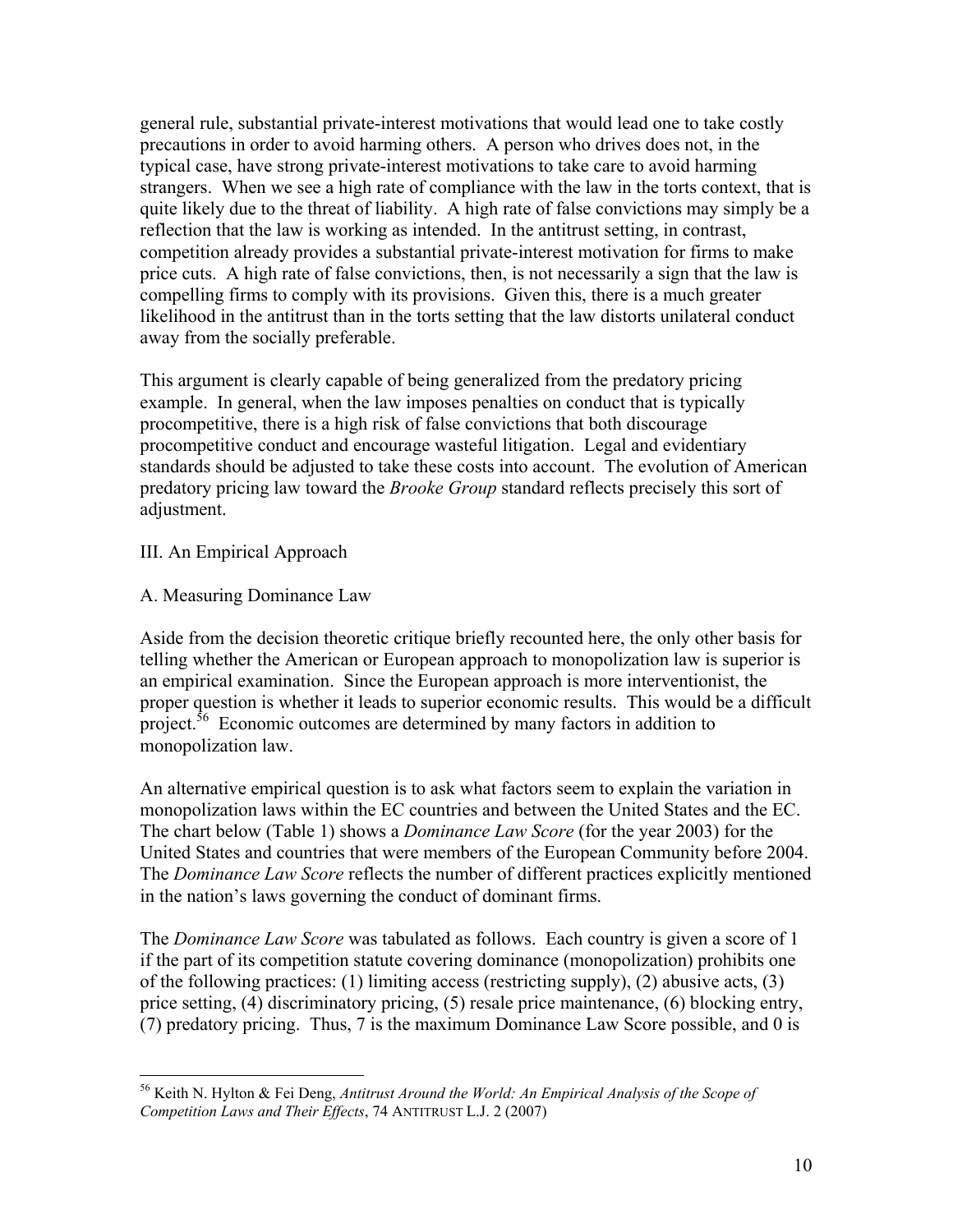the minimum.57 In Table 1, Luxembourg has the sparsest law of them all, with a dominance score of two. It is followed by Belgium and Ireland with Dominance Law Scores of four.

There appears to be a correlation between the dominance score and the share of imports in Gross Domestic Product (GDP). The country with the lowest dominance score, Luxembourg, also has the highest share of imports in GDP (113 percent). The country with the next lowest dominance score, Belgium, also has a relatively high import share (73 percent). Countries with relatively low import shares have relatively high dominance scores. The strength of a country's laws on monopolization seems to increase as the share of trade in GDP declines. Put another way, as a country becomes more dependent on trade, it tends to relax its laws governing dominant firms. What might explain this pattern?

1

 $57$  The scores were compiled by reading the competition law statutes for each country and, where necessary, supplementing the information from case law or other legal reports. For the underlying data, see Keith N. Hylton et al., Antitrust World Reports, *available at* http://antitrustworldwiki.com. The Dominance Law Score is the sums up the totals for the dominance portion of each country's template, and then adds the score for predatory pricing, see *id*., Predatory Pricing Report, Antitrust World Reports, *available at* http://antitrustworldwiki.com/antitrustwiki/index.php/Predatory\_Pricing\_Report. An earlier version of the data used in this paper are examined in Keith N. Hylton and Fei Deng, *Antitrust Around the World: An Empirical Analysis of the Scope of Competition Laws and Their Effects*, 74 Antitrust L.J. 2 (2007). The scoring approach used is based on the approach in Michael Nicholson, "Quantifying Antitrust Regimes" (February 5, 2004). FTC Bureau of Economics Working Papers No. 267. Available at SSRN: http://ssrn.com/abstract=531124 or DOI: 10.2139/ssrn.531124. The Dominance Score reported in Table 1 is a broad measure of monopolization law on the books. It makes no attempt to capture enforcement zeal. Of course, enforcement zeal may be positively correlated with the amount of law on the books. It would clearly be desirable to develop a more finely-grained measure of the scope of the law. That is a problem to address in the future.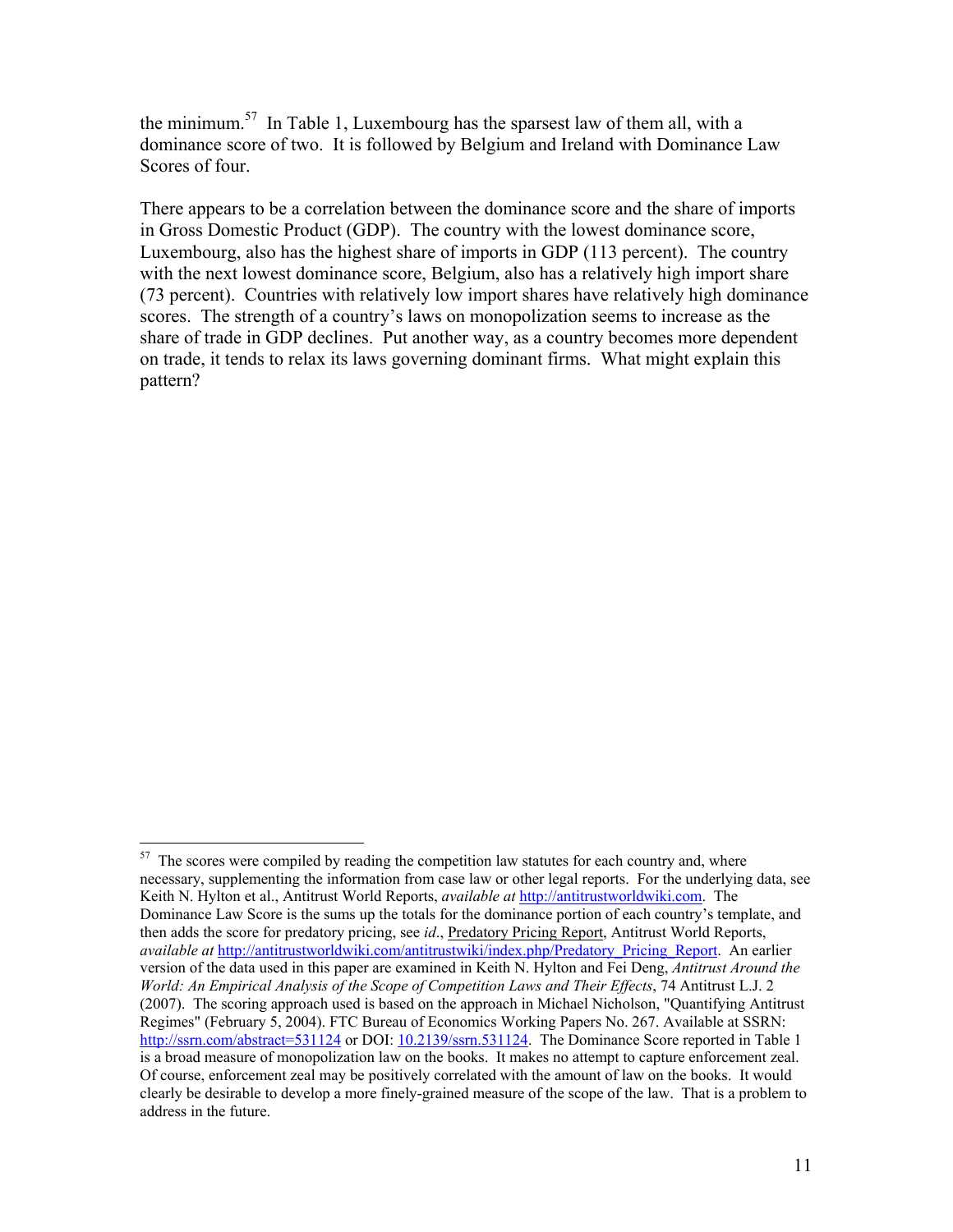| Country              | Dominance Score 2003 | <i>Imports/GDP</i> |
|----------------------|----------------------|--------------------|
| Austria              | 5                    | 44.81              |
| Belgium              | 4                    | 76.60              |
| Germany              | 6                    | 31.67              |
| Denmark              | 6                    | 38.97              |
| Spain                | 6                    | 28.60              |
| Finland              | 6                    | 30.71              |
| France               | 5                    | 24.55              |
| Greece               | 6                    | 29.19              |
| Ireland              | 4                    | 67.64              |
| Italy                | 6                    | 24.00              |
| Luxembourg           | 2                    | 113.31             |
| Netherlands          | 5                    | 56.32              |
| Portugal             | 6                    | 34.82              |
| Sweden               | 5                    | 36.91              |
| United Kingdom       | 7                    | 28.32              |
| <b>United States</b> | 5                    | 14.16              |

Table 1: Dominance score and trade dependency

 $\overline{a}$ 

Before offering any hypotheses to explain the correlation in Table 1, we should note that the laws of the individual EU member countries are to some extent preempted by the Article 82 of the EC treaty. The relationship between national laws and EC law is as follows. For those matters that do not involve commerce among the several EC member states (i.e., intra-state, small business matters) the laws of the individual states govern.<sup>58</sup> For those matters that involve commerce among the EC member states, Article 82 governs.59 However, Article 82 provides a floor and not a ceiling on monopolization laws. Individual member states are permitted to go beyond Article 82 in prohibiting conduct not prohibited by Article 82 (e.g., price cuts when price is above average cost) and in specifying penalties. $^{60}$  But even in this instance, the individual nation laws may be of interest as a signal of the individual nation's own priorities with respect to

<sup>58</sup> *See, e.g.,* Eleanor M. Fox, *The Central European Nations and the EU Waiting Room—Why Must the Central European Nations Adopt the Competition Law of the European Union?*, 23 BROOKLYN J. INTL L.

<sup>&</sup>lt;sup>59</sup> See, e.g., Wouter P.J. Wils, *The Modernization of the Enforcement of Articles 81 and 82 EC: A Legal and Economic Analysis of the Commission's Proposal for a New Council Regulation Replacing Regulation No. 17, 24 FORDHAM INT'L L.J. 1655, 1656 (2001)*.

<sup>&</sup>lt;sup>60</sup> See, e.g., William M. Hannay, *Transnational Competition Law Aspects of Mergers and Acquisitions*, 20 NW. J. INT'L L. & BUS. 287, 291 (2000).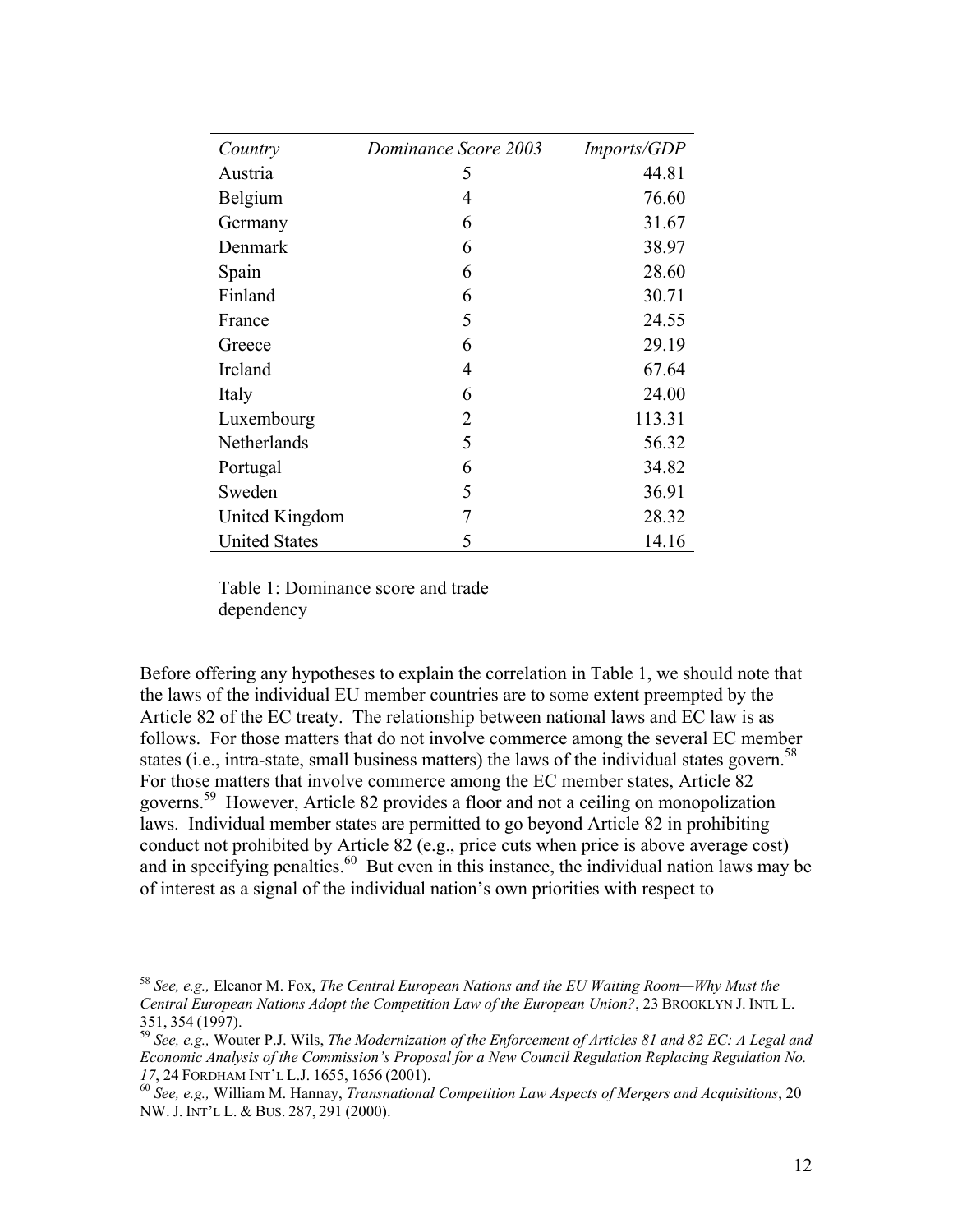enforcement. For these reasons it is worthwhile to examine the variation in the dominance laws of various nations  $61$ 

#### B. Demand Versus Supply Side Theories of Dominance Law

The roughly inverse correlation between the strength of dominance law, as reflected in national statutes, and the share of trade in GDP could reflect pressures from the supply side or from the demand side of the legislative process. Consider the demand side. The demand-side victims of monopolization are domestic consumers and domestic producers operating downstream from a monopolist. In a trade-dependent economy, the potential victims of monopolization may not find a need for a statute constraining the conduct of dominant domestic firms, because those firms are already disciplined by the traded goods sector. If the dominant domestic firms were to attempt to raise their prices to monopoly levels, they would invite importing firms to invade their customer bases. Given this type of limit-pricing equilibrium, domestic pressure groups consisting of potential demandside victims of monopolization would see little need in pressuring the legislature to enact a statute constraining dominant firms.

Supply side pressure, or the lack of it, provides an alternative explanation for the inverse correlation between trade and the strength of dominant firm law. The supply-side victims of firms that monopolize are direct competitors who are frozen out of markets as a result of the conduct of dominant firms. These potential victims always have an interest in some level of protection from competition. Put another way, whether the national economy is trade dependent or not, every domestic firm that perceives itself to be the potential victim of exclusionary conduct by a dominant firm has an interest in legislation that offers protection from such conduct. $62$ 

However, even if a firm has an interest in legislation that protects it from aggressive competitive conduct, the costs of securing such legislation may exceed the benefits to the firm. The pressure group formed of these firms may be unable to overcome opposition or indifference from other legislative coalitions. This is a plausible scenario in a tradedependent state. As a result, the inverse correlation between trade dependency and monopolization law may reflect a lack of effort on the supply side – i.e., on the part of domestic firms – in securing protective legislation.

Indeed, the (supply side) relationship between the scope of dominance law and the level of trade may be nonlinear. Starting from a base level of trade (measured by imports as percent of the domestic economy), domestic firms may first push for more dominance law to protect them from competition as trade increases. Suppose, as seems plausible, that competitive pressure from importers comes initially from dominant foreign firms.

 $\overline{a}$  $61$  If we examined Article 82 rather than the national competition laws, there would be no variation in the dominance laws of the EU. The national laws offer a sample with some variation that still reflects harmonization pressures created by membership in the EU.

 $62$  One exception to this might be observed when the domestic firms are roughly equal in ability to inflict competitive harm on one another and view such harms as live-and-let-live nuisances. However, this is unlikely to be observed.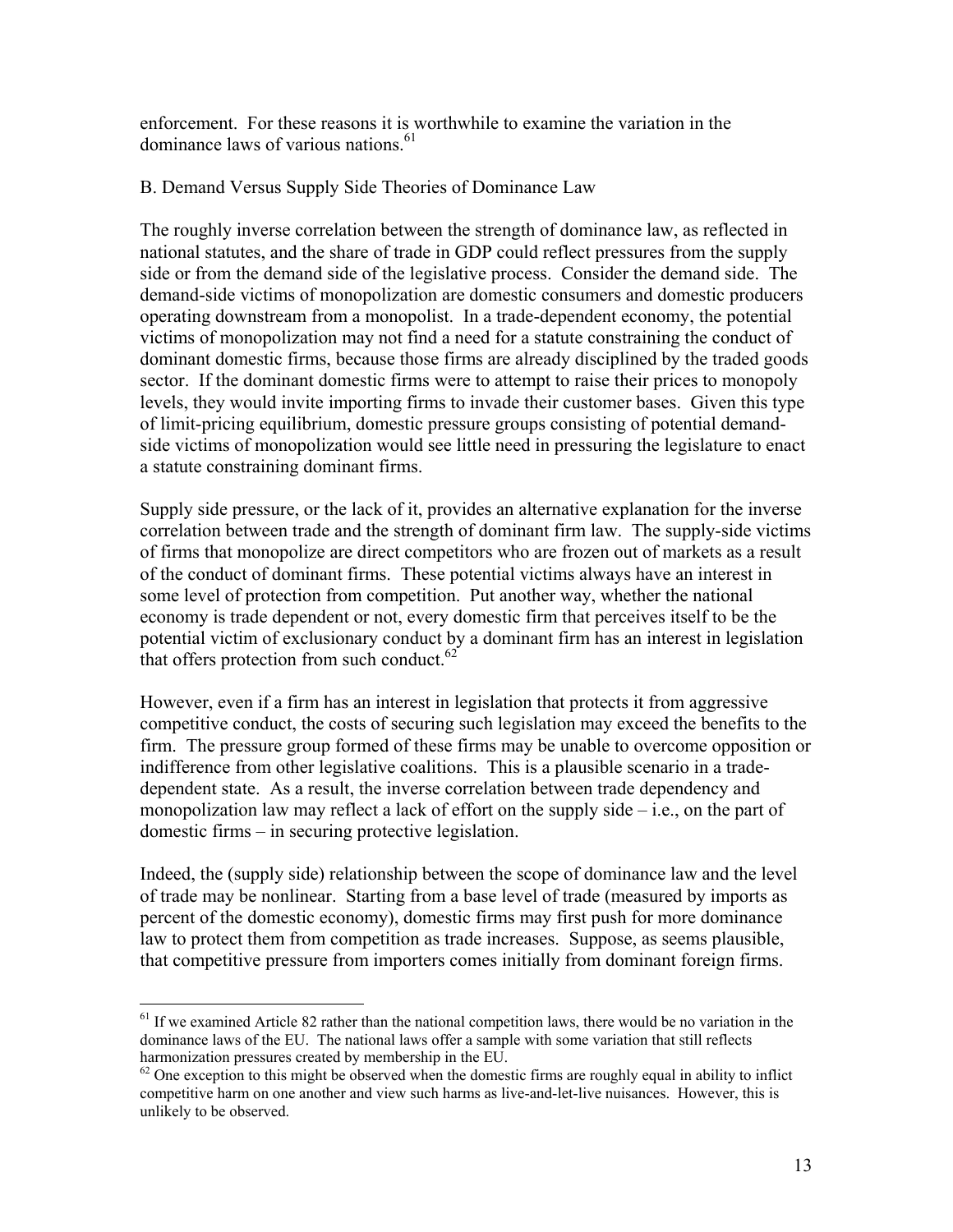That pressure is likely to cause domestic dominant firms to compete more aggressively. During this period of intensifying competition from dominant foreign firms, domestic firms will have a strong incentive to seek protection through the enactment of a dominance law. Over time, trade may reach a level at which the costs of seeking more protection from dominance law exceed the benefits. The reason for this turnaround is that as the market becomes less concentrated and more intensively competitive as a result of trade, seeking a more expansive dominance law would do little to protect a domestic firm from competition. As the market becomes less concentrated, fewer firms operating in the market would be constrained by dominance law.

Under this theory, the relationship between trade and the net benefit to domestic firms from dominance law would have an inverted U shape. Assuming the relationship between trade and the net benefit to domestic firms also applies to dominance law itself, we should observe an inverted U relationship across a sample of firms with different import levels.



Figure 1: Inverted U Relationship between Dominance Law and Trade

Determining whether the demand-side or supply-side explanation of monopoly legislation is valid is an empirical project. However, legislation is understood today as the product of concentrated rather than diffuse interest groups. The demand-side theory – that the inverse correlation between the strength of monopoly law and trade dependency is due to a lack of demand from consumers – posits the existence of pressure from diffuse interest groups. The supply theory, on the other hand, explains observed legislation as a function of the strength or weakness of concentrated interest groups. The supply-side theory has the advantage of being consistent with modern explanations of legislation.

#### C. Regression Evidence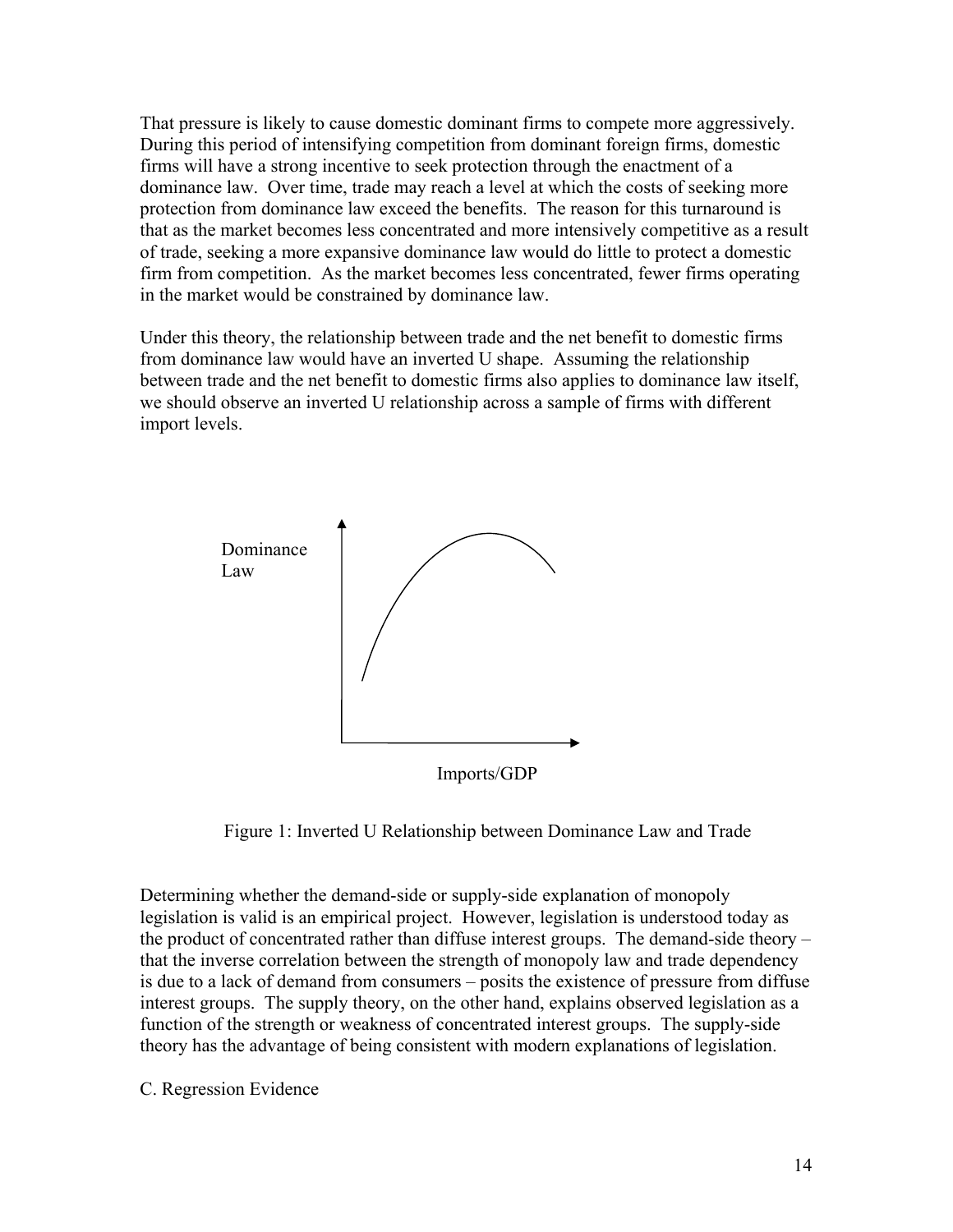In this part we use a regression model to explore the importance of supply and demand side explanations of the determination of dominance law. Treating the Dominance Law Score as the dependent variable, we estimated an equation of the following form:

*Dominance Law* =  $\alpha + \beta_1 GDP + \beta_2 GDPcap + \beta_3 Imports/GDP + \beta_4 Agriculture$ 

 $+ \beta_5$ *Education* +  $\beta_6$ *Elder* +  $\beta_7$ *GovSpend* +  $\beta_8$ *LegalOrigin* (1)

## 1. Variables and Hypotheses

*GDP* is gross domestic product, and *GDPcap* is gross domestic product per capita. The variable *Imports* is a measure of imports as a percent of GDP. *Agriculture* is the percentage of the workforce in the agricultural sector. *Education* is measured as the ratio of secondary school enrollment to the secondary school-aged population. *Elder* is the percentage of the population aged 65 and over.<sup>63</sup> *Govspend* is a measure of government spending as a percentage of GDP. *LegalOrigin* is a dummy variable identifying the legal origin of the country.

The key variable in this analysis is the measure of imports relative to GDP (*Imports/GDP*). As the previous discussion implies, a negative coefficient estimate is consistent with both demand and supply side theories of the production of dominance law. In other words, a negative coefficient is consistent with a regime in which consumers are the major interest group pushing for dominance law (demand side), and also consistent with a regime in which producers are pushing for such laws (supply side), but are unable to enact them because of indifference from other factions.

A positive estimate for the imports variable coefficient would be inconsistent with the demand side theory. As imports increase relative to GDP, consumers should perceive less need to seek legislation protecting them from monopoly abuses. However, a positive estimate for the imports variable would not be inconsistent with the supply side theory. Even if imports are high relative to GDP, some producers will still desire protection from aggressively competitive conduct by dominant firms. Indeed, the desire for such protection may be stronger when import penetration is high, because competition from both foreign and domestic firms would be more intense.

Although *Imports/GDP* is the key variable of concern, some of the other variables could mimic its effect, by having both supply and demand side influences on the production of dominance law. This complicates any effort to predict the signs of the coefficients in the

 $\overline{a}$  $63$  All of the explanatory variables used in this paper are from the World Bank data base except for two. First, Imports/GDP is missing for the U.S. in 2004 in the World Bank's data. The number we used is based on the data from the Economic Report of the President, 2005, available at

http://www.gpoaccess.gov/eop/tables05.html. Second, for the U.S., the data on Education were taken from the 2007 statistical abstract from the census bureau, available at

http://www.census.gov/compendia/statab/labor\_force\_employment\_earnings/labor\_force\_status/.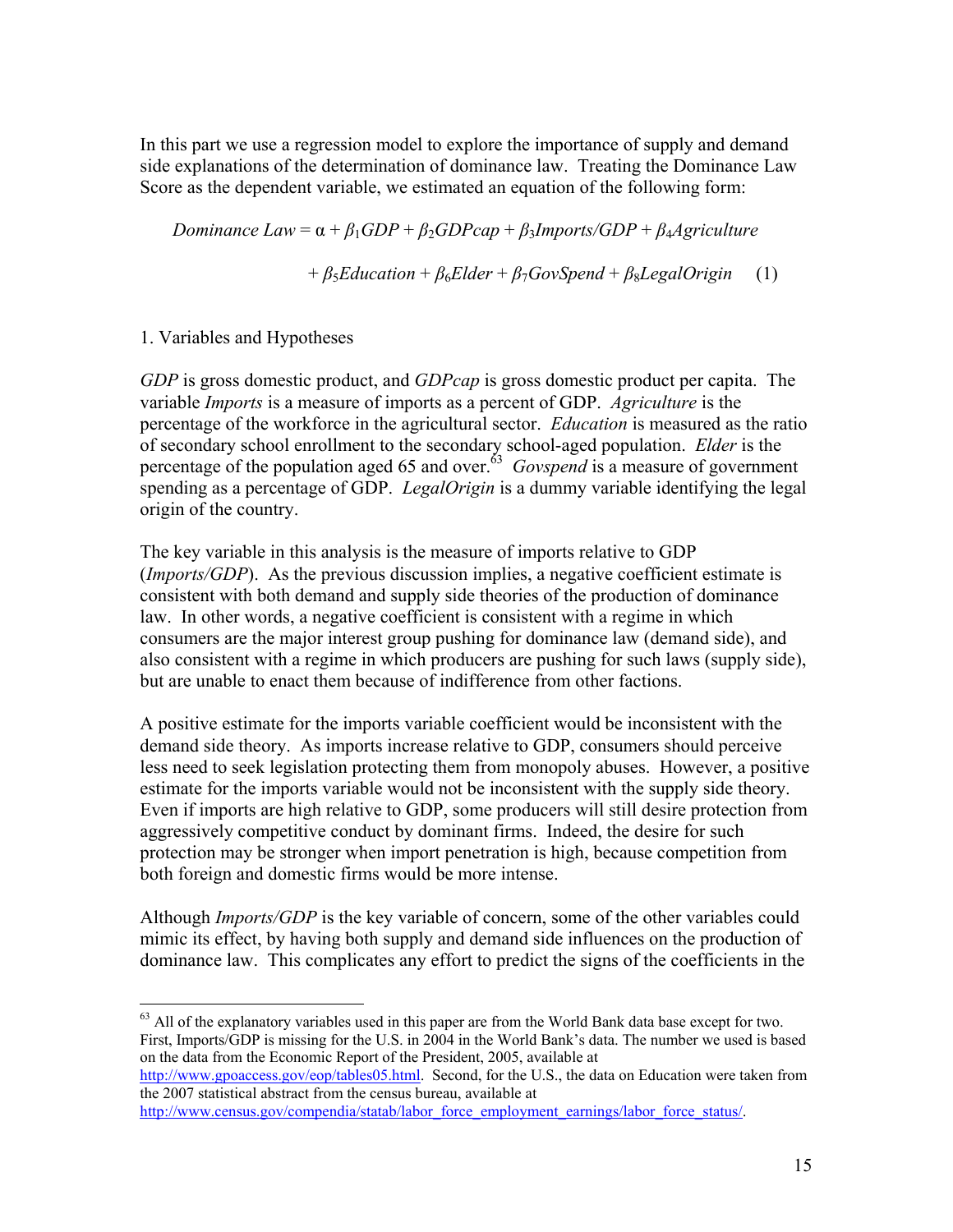regression equation. On the other hand, each estimated coefficient sheds light on the competing theories of the transmission effect of that variable. Rather than attempt to predict the coefficient signs, we will discuss transmission-effect theories here.

We controlled for gross domestic product (*GDP*) on the theory that larger economies will differ in significant respects from smaller ones. There are potentially conflicting effects of economy size on the dominance score. Larger economies will be less dependent on imports to dampen the market power of domestic firms. This suggests that *GDP* will have the same impact as the imports variable, though weaker. On the other hand, sectoral composition affects the scope of monopolization law: antitrust laws were first enacted in industrialized economies.<sup>64</sup> The sectoral composition effect implies the scope of monopolization law will be greater in larger economies.

Per capita GDP (*GDPcap*) is included as an explanatory variable for the obvious reason that wealthier countries should be willing to spend more, other things being equal, on their regulatory preferences. Specifically, if monopolization law is a response to public preferences for protection from monopolistic pricing, then wealthier economies should be willing to spend more on such protection. On the other hand, wealthier economies are associated with larger markets for goods and services, and this suggests that wealth could mimic the effect of the imports variable.

We controlled for the workforce in agriculture (*Agriculture*) on the theory that dominance law is less likely to be observed as that share increases. Historically, the first antitrust laws in the world were enacted in the U.S. and Canada (relatively advanced economies) as a consequence of the power of the railroads and trusts.<sup>65</sup> Agricultural economies are not typically associated with the concerns that led to the first antitrust statutes.

However, our sample consists of the U.S. and European countries, and there are no primarily agricultural economies in this group. The percentage of the workforce in agriculture may capture something other than sectoral composition within our sample. For example, within a sample of wealthy countries, the percentage of the workforce in agriculture could capture the strength of farm lobbies rather than the effect of sectoral structure.

We controlled for education (*Education*) because it should be easier for legislators to persuade a more educated population of the dangers from monopolization. The first antitrust laws in the world were enacted in the U.S. and Canada following widespread press reports critical of the conduct of the railroads and the trusts.<sup>66</sup> This implies that dominance law's scope should be greater in more educated countries.

The variable measuring the percentage of elderly (*Elder*) is an attempt to get at the degree of risk aversion in the population. Older workers and business owners probably would perceive a stronger need to be protected from business losses that might result from

 $\overline{a}$ 

 $64$  See, e.g., HYLTON, supra note 13, at 37-39.

 $<sup>65</sup>$  HYLTON, supra note 13, at 37-39.</sup>

<sup>66</sup> Id.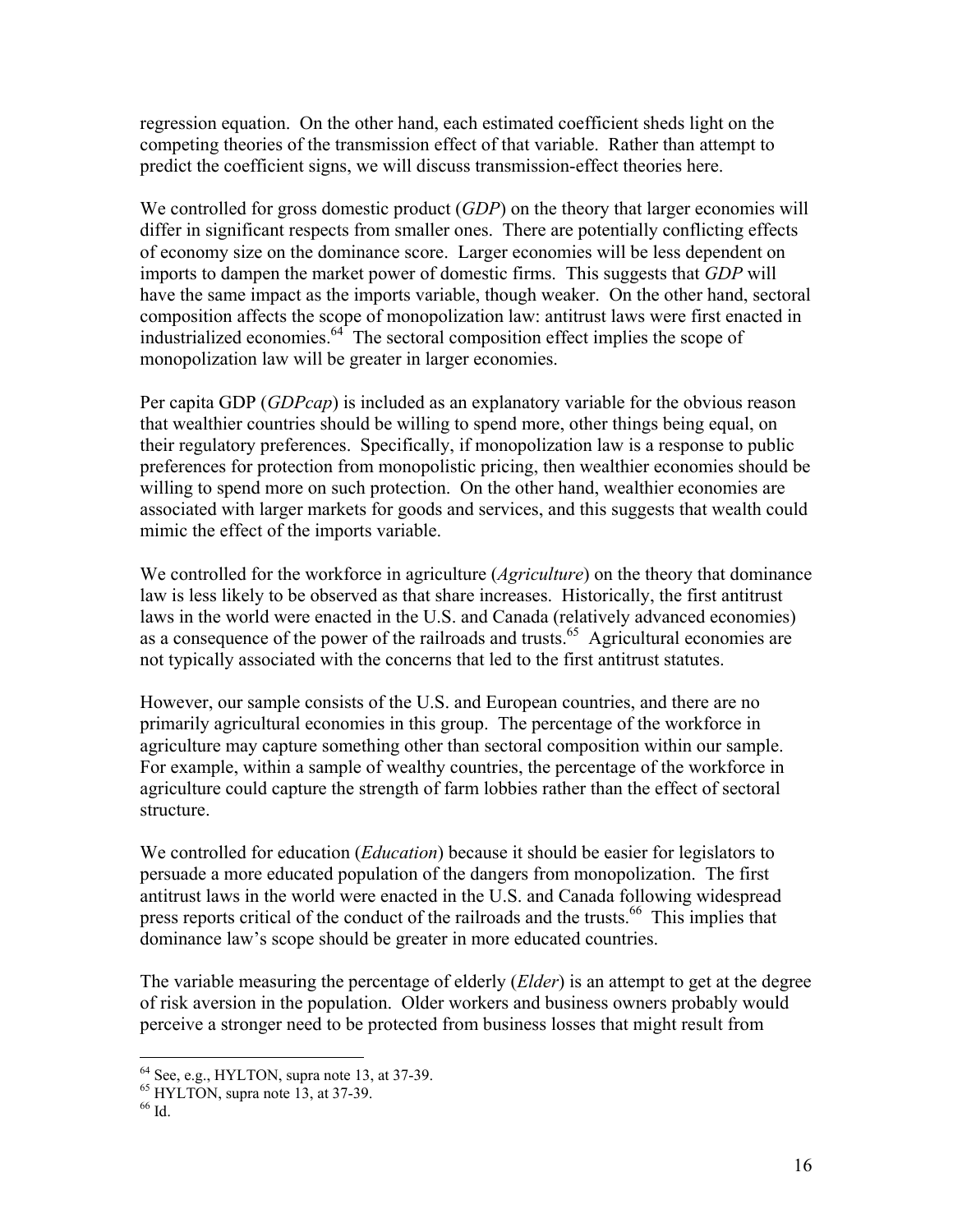aggressive competition. This would lead to a greater scope of dominance law as the percentage of elderly increases.

The amount of government spending relative to GDP (*Govspend*) is relevant to the production of dominance law because an economy dominated by the government will probably generate fewer demands for protection from dominant firms. Such firms are likely to be under considerable government regulation already. In addition, the government itself may be less willing to effectively surrender some of its power to consumers directly (as in the case of the Clayton Act, which permits private lawsuits) or to special government agencies. $67$  This the scope of dominance law will decline as the share of government spending in the economy increases.

The final set of regressors control for the legal origin of the country.<sup>68</sup> Legal origin is treated as indicator of the inclination toward market regulation, on the assumption that countries with similar legal origins are more likely to take similar approaches to competition law. We control for English, Scandinavian, Socialist, French, and German legal origins.

2. Regression Approaches

In theory, equation (1) would describe the relationship between a continuous dominance law variable and several explanatory variables. In fact, we have a discrete dependent variable that measures categories in which a country's dominance law falls. Technically, ordered probit is the preferred regression method given our data.

The dominance score ranges from 1 to 7. As the difference between the score of 2 and 3 may not be the same as that between 3 an 4 (and so on) due to the coding of the statute, it is important to examine the determinants of dominance law using an ordered probit model. Suppose that latent variable depends on a vector of observable characteristics as we used in the above OLS regressions,

$$
y_{it}^* = X_{it} \beta + \varepsilon_{it} ,
$$

where  $\varepsilon$ <sub>*it*</sub> follows standard normal distribution. We observe only the dominance score *y* but not the latent variable  $y^*$  where

$$
y = 1
$$
 if  $y^* \le \mu_1$   
\n $y = j$  if  $\mu_{j-1} < y^* \le \mu_j$   
\n $y = J$  if  $y^* > \mu_{j-1}$ 

<sup>1</sup>  $67$  See Franz Kronthaler & Johannes Stephan, Factors Accounting for the Enactment of a Competition Law – An Empirical Analysis, 52 ANTITRUST BULLETIN 137, 147 (2007). 68 La Porta et al, The Quality of Government, 15 J. Law, Econ. & Org. 222 (1999).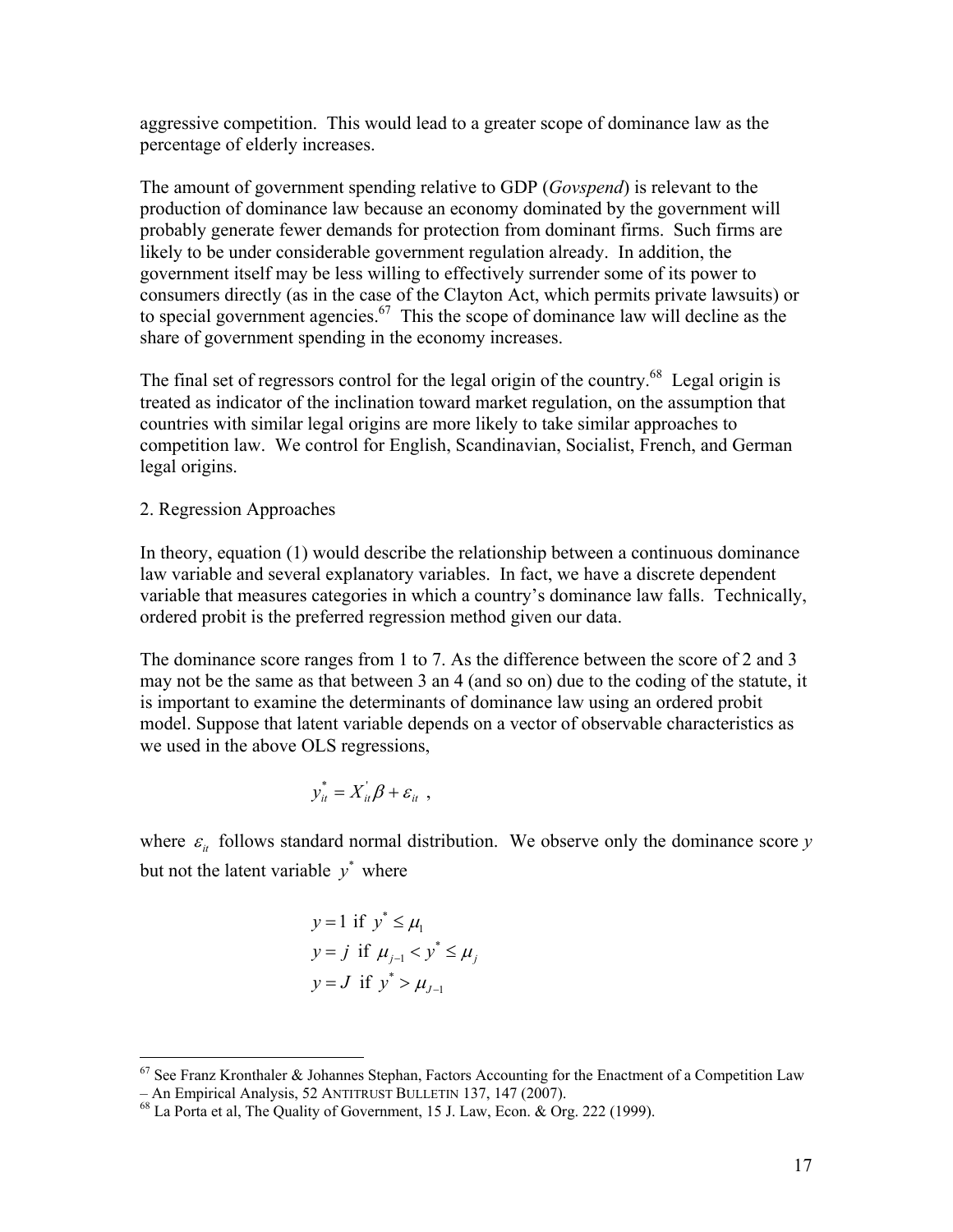We set *J* equal to 5 in our analysis. Given in our sample, the frequency of having dominance no bigger than 3 is small, we combine and set up  $y = 1$  for dominance scores equal to 1 or 2 and  $y = 2$  for dominance scores equal to 3 or 4. As a result, we have 5 individual categories with 4 thresholds. The model is estimated using the maximum likelihood estimation procedure. Again because observations of each individual country may be correlated to each other, the estimation is clustered at the country level.

Given the estimation of the parameters and the thresholds, the probability of having a dominance score equal to *j* could be calculated as follows,

$$
Pr(y = 1 | X) = Pr(y^* \le \mu_1 | X) = \Phi(\mu_1 - X\beta)
$$
  
Pr(y = j | X) = Pr( $\mu_{j-1} < y^* \le \mu_j | X$ ) =  $\Phi(\mu_j - X\beta) - \Phi(\mu_{j-1} - X\beta)$   
Pr(y = J | X) = Pr(y^\* > \mu\_{j-1} | X) = 1 - \Phi(\mu\_{j-1} - X\beta)

The interpretation of the parameters is not as straightforward as those parameters are of limited interest. To calculate the marginal effect of each variable, we have

$$
\frac{\partial \Pr(y=1|X)}{\partial X_k} = -\beta_k \phi(\mu_1 - X\beta)
$$

$$
\frac{\partial \Pr(y=j|X)}{\partial X_k} = -\beta_k \left[ \phi(\mu_j - X\beta) - \phi(\mu_{j-1} - X\beta) \right]
$$

$$
\frac{\partial \Pr(y=J|X)}{\partial X_k} = \beta_k \phi(\mu_{j-1} - X\beta)
$$

where  $\phi(\cdot)$  is the probability density function for normal. Note here that the marginal effect will change as the underlying values of *X* changes.

An alternative model to consider is the fixed effects framework

$$
y_{it}^* = X_{it}'\beta + \theta_i + \varepsilon_{it} ,
$$

where  $\theta_i$  is a time-invariant effect on the scope of dominance law in each country. Although we have attempted to control for time-invariant effects (e.g., *LegalOrigin*), if the variables incorporated in *X* do not effectively control for such effects the fixed effects estimator would be preferable to the ordinary least squares approach.

The greatest drawback with the fixed effects estimator is that our data are not well suited for it. Estimation in the fixed effects model requires temporal variation in *y* and *X*, but our dominance law measure *y* is relatively stable. The dominance score changes in very few countries over the time period of our sample. Still, we present the fixed effects results later because they are helpful in interpreting the least squares and ordered probit results.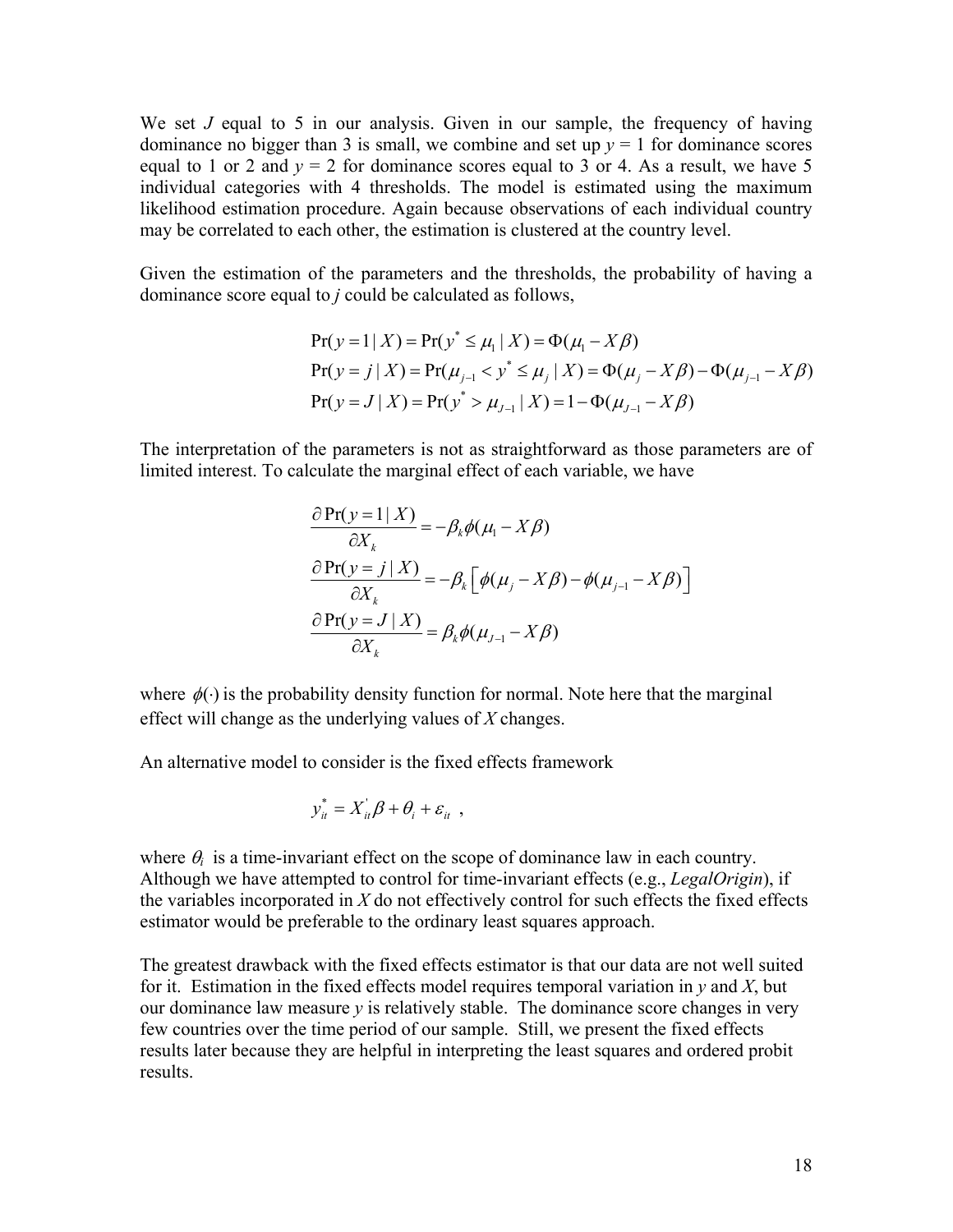#### 3. Ordered Probit and Least Squares Results

Tables 2 and 3 present the results of ordered probit and ordinary least squares regression of equation (1) for the European Union member countries and the U.S. We have decided to present both ordinary least squares and ordered probit results because the greater ease of interpreting the least squares results.

For the period of the sample (2000 to 2004 inclusive) the EU consisted of 15 members: Austria, Belgium, Denmark, Finland, France, Germany, Greece, Ireland, Italy, Luxembourg, Netherlands, Portugal, Spain, Sweden, and the United Kingdom. During this period, ten countries were waiting to join the EU: Cyprus, Czech Republic, Estonia, Hungary, Latvia, Lithuania, Malta, Poland, Slovakia, and Slovenia. Because of missing observations, Cyprus had to be dropped from the sample.

The first two columns of Tables 2 and 3 present results for the EU15 and the U.S. The last three columns present results for the EU25 (excluding Cyprus) and the U.S. Both GDP and GDP per capita are logged in the regressions.

#### a. Imports

The imports (relative to GDP) measure is statistically significant in most of the columns in both Tables 2 and 3. In general, the imports estimate suggests that trade dependency is negatively related to the scope of dominance law – put simply, more trade dependent states have less dominance law. But this general impression weakens as more variables controlling for heterogeneity are included in the regression. The imports variable loses statistical significance in the in the EU15 regression that includes the legal origin variables. It also loses significance in the last regression, and changes slope when interacted with a dummy variable representing non-EU countries (i.e., the ten countries waiting to join the EU during the sample period).

The first and third columns, which drop the legal origin variables, permit one to see how much the estimated import effect changes as additional variables controlling for heterogeneity are added. In general, the imports measure doubles in impact when the legal origin variables are excluded.

These results suggest that the apparent negative relationship between imports and the scope of dominance law is not as strong as suggested by Table 1. As more variables controlling for heterogeneity among the countries are included in the regression, the relationship between dominance law and imports weakens substantially.

The last column of Table 2 further undermines the implied negative relationship of Table 1 (comparing dominance law scores and import percentages). Here we include an interaction between imports and non-EU status. The slope of the imports variable is positive in this column for the non-EU countries.

#### b. Other Variables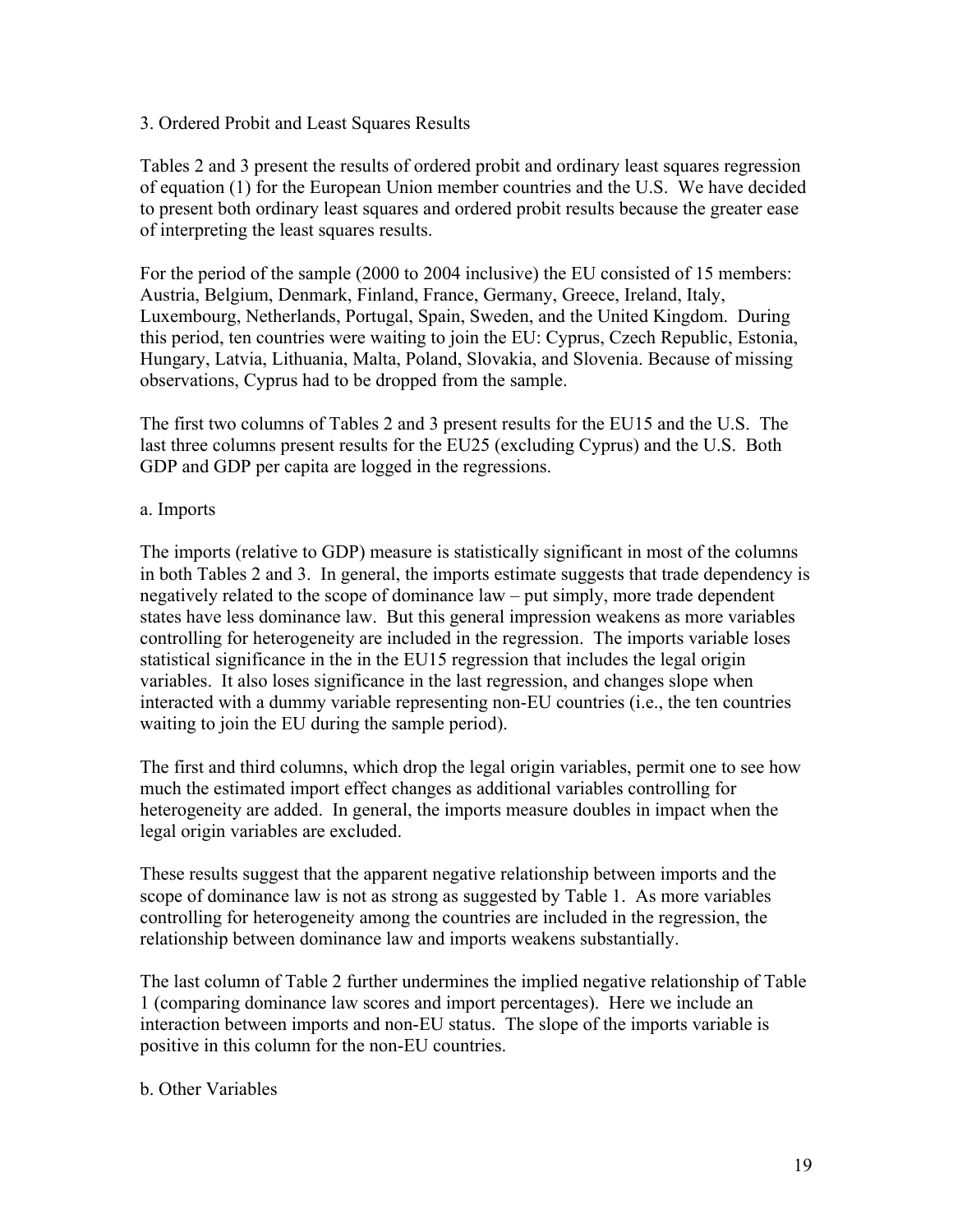The U.S dummy variable is negative and statistically significant in the EU25 sample and not in the EU15 sample. This suggests that the U.S. is not more conservative than the core EU members, if judged on the basis of the scope of statutory law. However, the U.S. is more conservative than the enlarged EU. Thus, even after controlling for variables affecting the scope of the law, dominance law in the U.S. appears to be more conservative (or less interventionist) than that in Europe. In light of our earlier discussion of monopolization doctrine, these results probably understate the degree to which U.S. monopolization law is more conservative than the laws of the EU members. First, the laws of the individual nations, which were used in the regression analysis, are not more expansive and some are less expansive than EU law. It follows that if the U.S. appears to be conservative in comparison to the laws of the individual EU member states, it is even more conservative in comparison to EU law. Second, our coding of monopolization laws fails to incorporate some important details, such as the approach of a given regime toward essential facilities cases.<sup>69</sup> In this special area of dominance law, the U.S. is more conservative than the other nations with competition laws.

Legal origin affects dominance law. The European countries with a socialist legal background have a narrower dominance law than the rest of Europe. Those with a Scandinavian legal background have broader monopolization laws.

There are varying levels of statistical significance observed in the remaining variables. Per capita GDP appears to have the greatest effect overall and has a consistently negative impact. This is inconsistent with a view of monopolization law as responsive to public preferences. It is consistent with the prediction that GDP per capita would mimic the effect of the imports measure – in the sense that wealthier economies are associated with larger more competitively intense economies.

Percent elderly, which we predicted would have a positive impact as a more risk-averse population would demand more protection from competition law, has an insignificant impact for the most part and a negative and significant impact in one regression. This goes against the view that dominance law responds to the risk preferences of the population.

#### 4. Marginal Effects from Ordered Probit Regressions

1

The ordered probit model permits us to examine marginal effects for each of the explanatory variables and for each category of dominance law. Recall that the ordered probit model assumes 5 categories: category one consists if dominance law scores 1 and 2; category 2 consists of dominance law scores 3 and 4; categories 3, 4, and 5 consist of dominance scores 5, 6, and 7 respectively.

 $69$  However, we have incorporate information on predatory pricing laws in the dominance measure used for the regressions. This should limit the degree to which the dominance measure understates the gap between U.S. law and that of EU member states.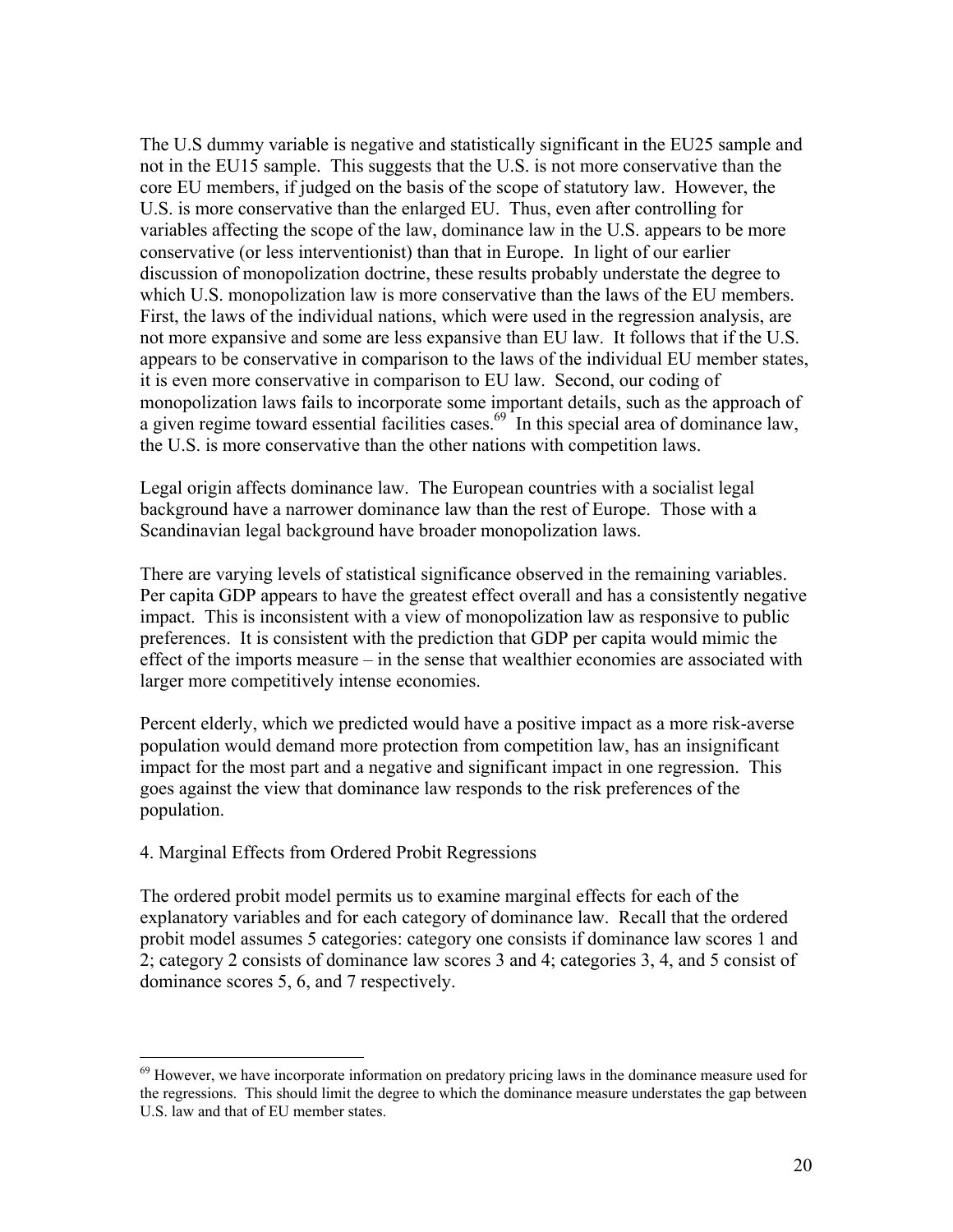Table 4 presents marginal effects from the ordered probit regressions. We used the third regression of Table 3 to calculate marginal effects.

The marginal effects for the U.S. show that an increase *Imports/GDP* increases the likelihood of being in the low dominance score ranges of 1 through 4. Increasing imports reduces the likelihood of being in dominance score range of 5, 6, and 7. For the EU, an increase in imports increases the likelihood of being in the dominance score range of 1 through 5, and reduces the likelihood of being at the highest levels of 6 and 7.

The marginal effects for the both the U.S. and the EU are consistent with the inverted U hypothesis. They suggest that the point at which the benefits provided to domestic firms from monopolization law declines earlier in the U.S. than in Europe.

## 5. OLS again

The relationship between imports and dominance law is more complicated than the negative correlation observed in Table 1. Table 2 shows that when controlling for heterogeneity both in the sample (column 2 of Table 2) and in the slop of the imports variable (column 5 of Table 2), the negative relationship fails to hold. One explanation for this failure is provided by the marginal effects from the ordered probit model. The marginal effects suggest that the imports variable has an inverted U relationship with the dominance law measure.

In this part, we use ordinary least squares for an alternative test of the inverted U hypothesis. Specifically, Table 5 presents results in which the imports and the square of imports are included as regressors. Moreover, we have divided the variable into two categories depending on the scale of imports. The slope for the imports variable is allowed to differ for countries with imports less than 50 percent of GDP (*Imports/GDP\*Small*), and for countries with imports greater than 50 percent of GDP (*Imports/GDP\*Big*).

The reason for suspecting a nonlinear relationship is that domestic firms may initially seek additional protection from competition as imports enter the domestic market. However, at some point the marginal benefits of protection fall below the marginal cost, after which imports no longer generate a greater push by domestic firms for legal protection.

We have divided countries according to the level of imports on the theory that the baseline relationship between imports and dominance law should differ between large economies and small dependent economies. In a small dependent economy, the baseline level of imports (measured when dominance law is at a minimal level) will be large as a percentage of GDP. For a large economy, the baseline level of imports will be relatively small. If, as we have hypothesized, an inverted U shape explains the relationship between imports and dominance law within both sets of countries, a regression that failed to separate the two groups would confuse the nonlinear relationships observed in both sets of countries.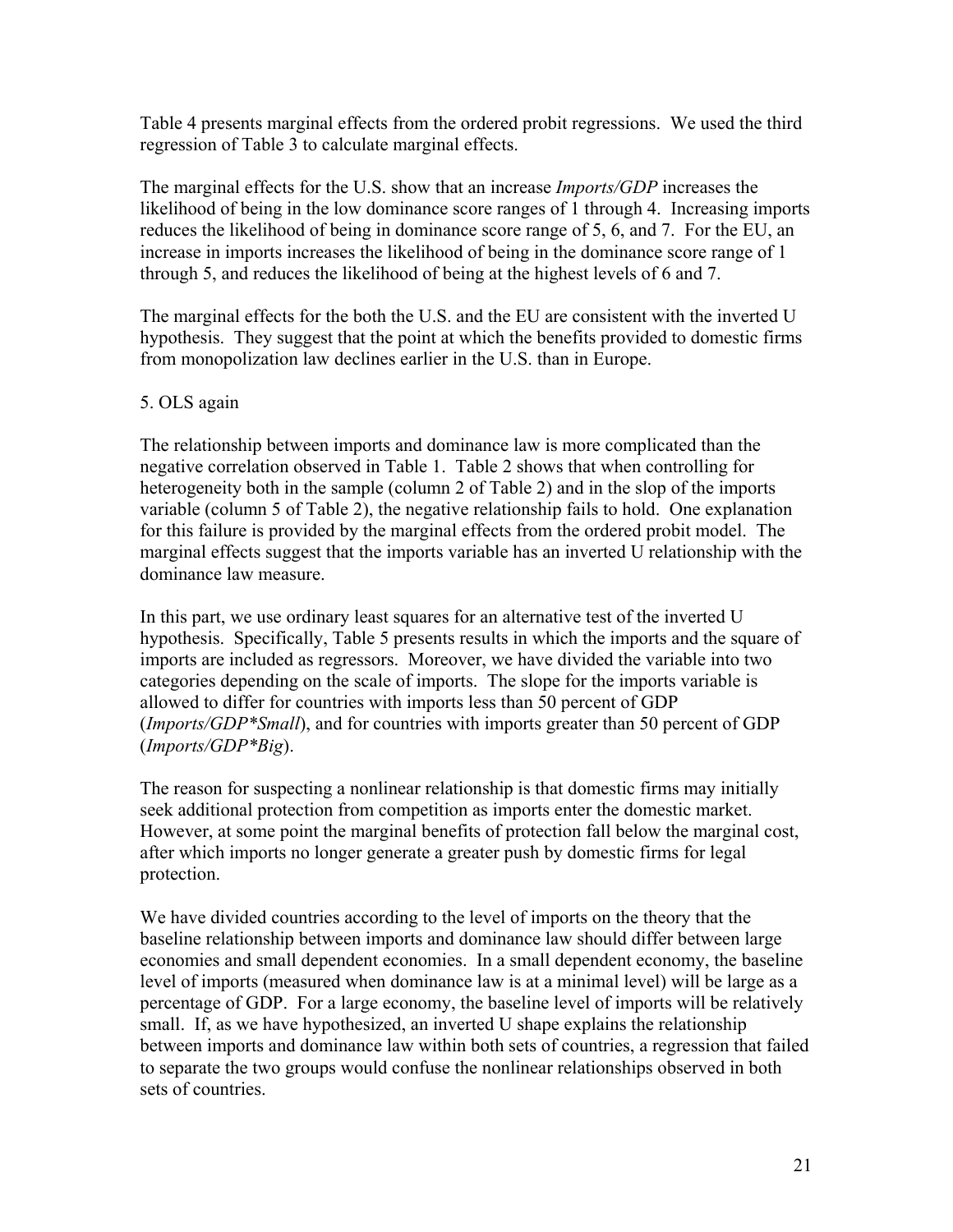The results of Table 5 are consistent with the nonlinear relationship theory. For both small import and trade-dependent economies, one observes a statistically significant, inverted U shaped relationship between imports and dominance law. The cross-over points for the large (small import) economies occur at 36.5 percent and 31.2 percent in the first and second columns respectively. For trade-dependent (big import) economies, the cross-over points occur at 53.5 and 51 percent.

#### 6. Fixed Effects Regressions

Because of the small number of changes in the dominance law variable, our sample is not well suited for the fixed effects framework. We ran the fixed effects model anyway to examine its implications. Table 6 presents fixed effects regressions, both with the EU15 sample and the EU25 sample. The most noticeable difference is that the imports variable has a statistically significant and positive coefficient in the fixed effects regressions.

However, the relatively small number of changes in the dominance law variable over the period of the sample provides a strong reason to discount the fixed effects results. The countries that experienced changes in the dominance law scope are Czech Republic, Ireland, Luxembourg (two changes over the sample period), and Slovak Republic. Each of these countries is a relatively small, trade-dependent economy (imports as a percent of GDP exceeds 50 percent in each country). These results provide additional support to the inverted U hypothesis.

Moreover, since two of the four countries in the group with changes are in the non-EU subsample, the positive estimate in the fixed effects regression confirms the finding of the last regression of Tables 2 and 3, where the imports variable has a positive slope for the non-EU countries.

#### 7. Discussion

We have distinguished supply and demand side theories of dominance law and attempted to find evidence for these theories in the regression results. Under a demand side theory, dominance law is produced in response to demands for protection from monopolistic pricing. Under a supply side theory, dominance law is produced in response to demands by domestic firms for protection from the aggressive competitive conduct of dominant firms.

Both demand and supply-side theories are consistent with the observed negative correlation between the scope of dominance law and the level of import penetration. However, we argue that only the supply-side theory is consistent with a positive relationship between import penetration and the scope of dominance law.

The regression evidence supports neither theory as a general account of the process by which dominance law is generated in the wealthiest economies. The regression evidence is consistent with a third theory advanced here, of an inverted U relationship between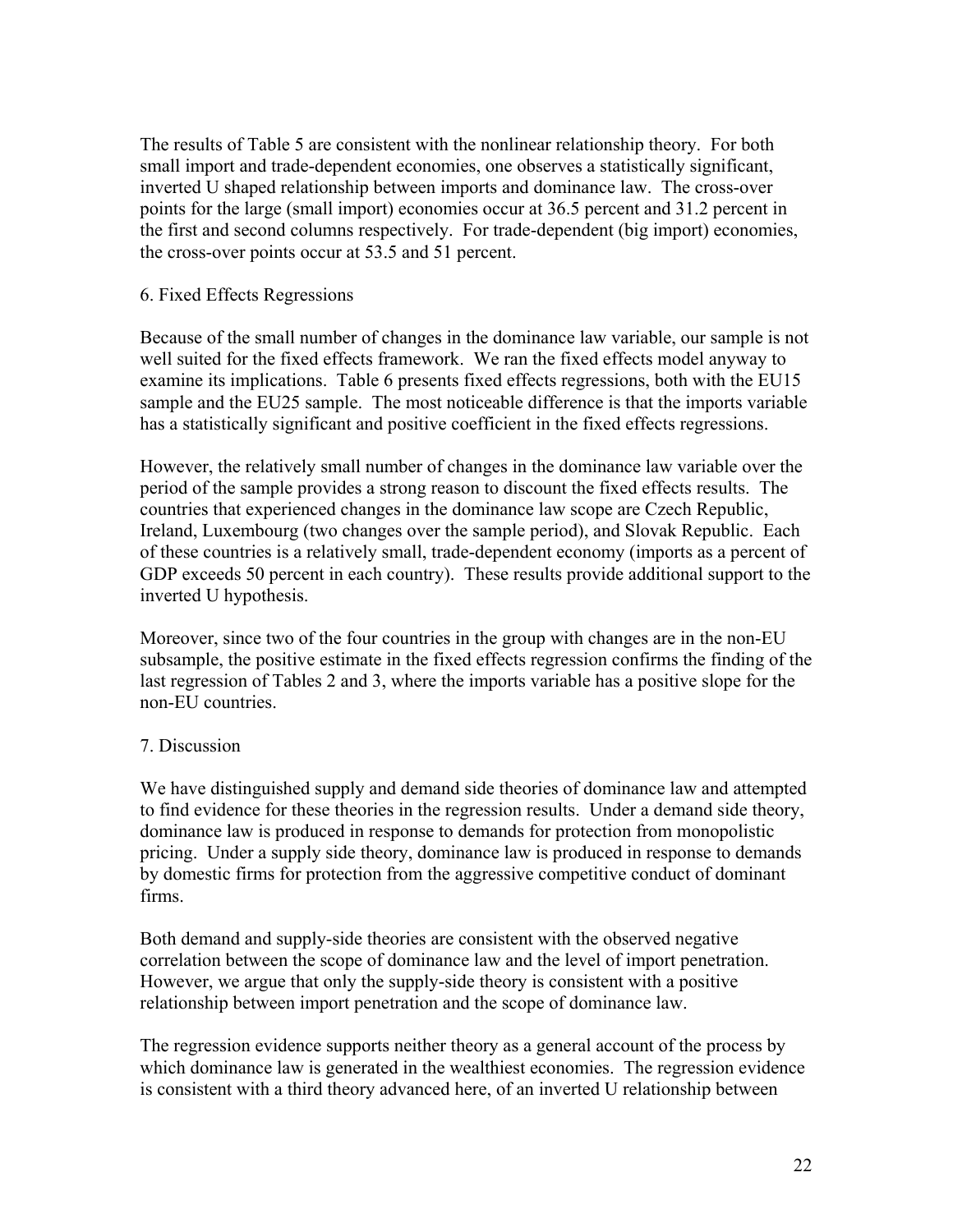import penetration and the scope of dominance law. Under the nonlinear relationship theory, dominance law and import penetration are positively related initially, as import penetration rises above a baseline initial level. As import penetration increases, a point is reached at which the benefits of legal protection to domestic firms are no longer greater than the costs of seeking protection.

Under the nonlinear relationship theory, slope of the imports variable in the dominance law regression will depend on the type of country and the level of import penetration. Regressions that fail to disaggregate the countries will generate unreliable results. The negative coefficient in the OLS regressions and the positive coefficient in the fixed effects regressions are both incorrect as general descriptions of the relationship between import penetration and dominance law. Indeed, the positive result for the fixed effects regressions probably reflects the disproportionate share of small dependent countries among the countries that experienced changes in the scope of dominance law in the period of the sample.

#### IV. Conclusion

This paper is both a survey and an empirical assessment of US and EU monopolization law. The empirical results raise questions about the forces that generate monopolization law.

American monopolization law has evolved to be more conservative than European law in its present stage. Roughly since the publication of Areeda and Turner's article on predation, American courts and commentators have shown a concern for potential false conviction costs under monopolization law. This concern has been especially evident in predation law (*Brooke Group*) and the law governing unilateral refusals to deal (*Trinko*).

Our empirical analysis has focused on the factors that explain broad variations in the scope of monopolization law in the U.S. and EU. One factor of special interest is international trade. Monopolization law appears to have an inverted U relationship with import penetration, rising first with import penetration and then falling. This finding is inconsistent with the theory that monopolization law in the most important competition law regimes develops in response to consumer demands for protection from monopoly pricing.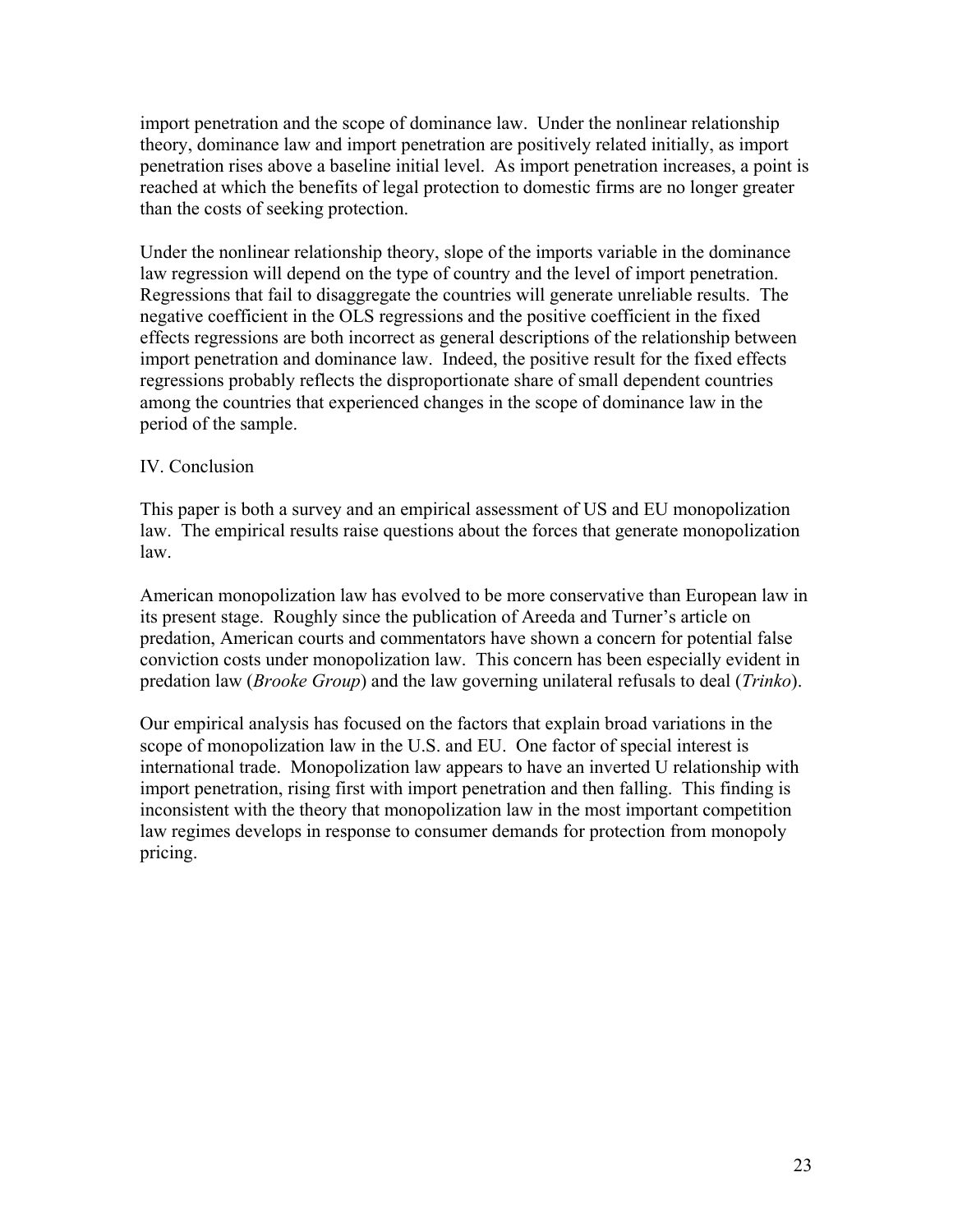|                      | TADIE Z. ULS |                       |             |                        |                       |  |  |
|----------------------|--------------|-----------------------|-------------|------------------------|-----------------------|--|--|
| Dependent variable:  | Reg. 1       | Reg. 2                | Reg. 3      | Reg. 4                 | Reg.5                 |  |  |
| Dominance Score      | (EUI5)       | (EUI5)                | (EU25)      | (EU25)                 | (EU25)                |  |  |
|                      |              |                       |             |                        |                       |  |  |
| Independent          | Coefficient  |                       |             |                        |                       |  |  |
| variables:           | $( t-stat )$ |                       |             |                        |                       |  |  |
|                      |              |                       |             |                        |                       |  |  |
| <b>GDP</b>           | $-0.204$     | 0.069                 | $-0.112$    | 0.137                  | $0.529$ **            |  |  |
|                      | (0.63)       | (0.39)                | (0.66)      | (0.91)                 | (2.98)                |  |  |
|                      |              |                       |             |                        |                       |  |  |
| GDP per capita       | $-1.73$      | $-2.893***$           | $-0.528$ ** | $-1.867$ **            | $-0.943$ <sup>*</sup> |  |  |
|                      | (1.45)       | (2.58)                | (2.30)      | (5.61)                 | (1.97)                |  |  |
|                      |              |                       |             |                        |                       |  |  |
|                      | $-0.043$ **  | $-0.016$              | $-0.043$ ** | $-0.019$ <sup>**</sup> | $-0.006$              |  |  |
| Imports/GDP          |              |                       |             |                        |                       |  |  |
|                      | (4.92)       | (1.41)                | (5.38)      | (2.36)                 | (0.74)                |  |  |
|                      |              |                       |             |                        |                       |  |  |
| <b>Agriculture</b>   | $-0.15$      | $-0.139$              | $-0.113$ ** | $-0.085***$            | 0.048                 |  |  |
|                      | (1.01)       | (1.50)                | (2.81)      | (2.86)                 | (0.95)                |  |  |
|                      |              |                       |             |                        |                       |  |  |
| Education            | $-0.008$     | $-0.019$              | 0.000       | $-0.006$               | $-0.003$              |  |  |
|                      | (1.06)       | (1.99)                | (0.00)      | (1.19)                 | (0.67)                |  |  |
|                      |              |                       |             |                        |                       |  |  |
| Elder                | $-0.149$ **  | $-0.051$              | $-0.069$    | $-0.015$               | 0.06                  |  |  |
|                      | (2.73)       | (0.69)                | (0.88)      | (0.13)                 | (0.57)                |  |  |
|                      |              |                       |             |                        |                       |  |  |
| Government Spending  | $-0.013$     | 0.017                 | $-0.068$ ** | $-0.06^*$              | $-0.051$ <sup>*</sup> |  |  |
|                      | (0.29)       | (0.40)                | (2.52)      | (1.96)                 | (1.89)                |  |  |
|                      |              |                       |             |                        |                       |  |  |
| US                   | $-1.399$     | $-1.219$ <sup>*</sup> | $-1.984$ ** | $-1.741$ **            | $-2.367$ **           |  |  |
|                      | (1.65)       | (1.76)                | (2.97)      | (2.54)                 | (3.43)                |  |  |
|                      |              |                       |             |                        |                       |  |  |
| Legal Origin England |              | $0.713*$              |             | 0.647                  | 0.76                  |  |  |
|                      |              | (1.85)                |             | (1.27)                 | (1.55)                |  |  |
|                      |              |                       |             |                        |                       |  |  |
| Legal Origin French  |              | $-0.303$              |             | $-0.065$               | $-0.096$              |  |  |
|                      |              | (1.45)                |             | (0.31)                 | (0.42)                |  |  |
|                      |              |                       |             |                        |                       |  |  |
|                      |              |                       |             |                        |                       |  |  |

*Table 2: OLS*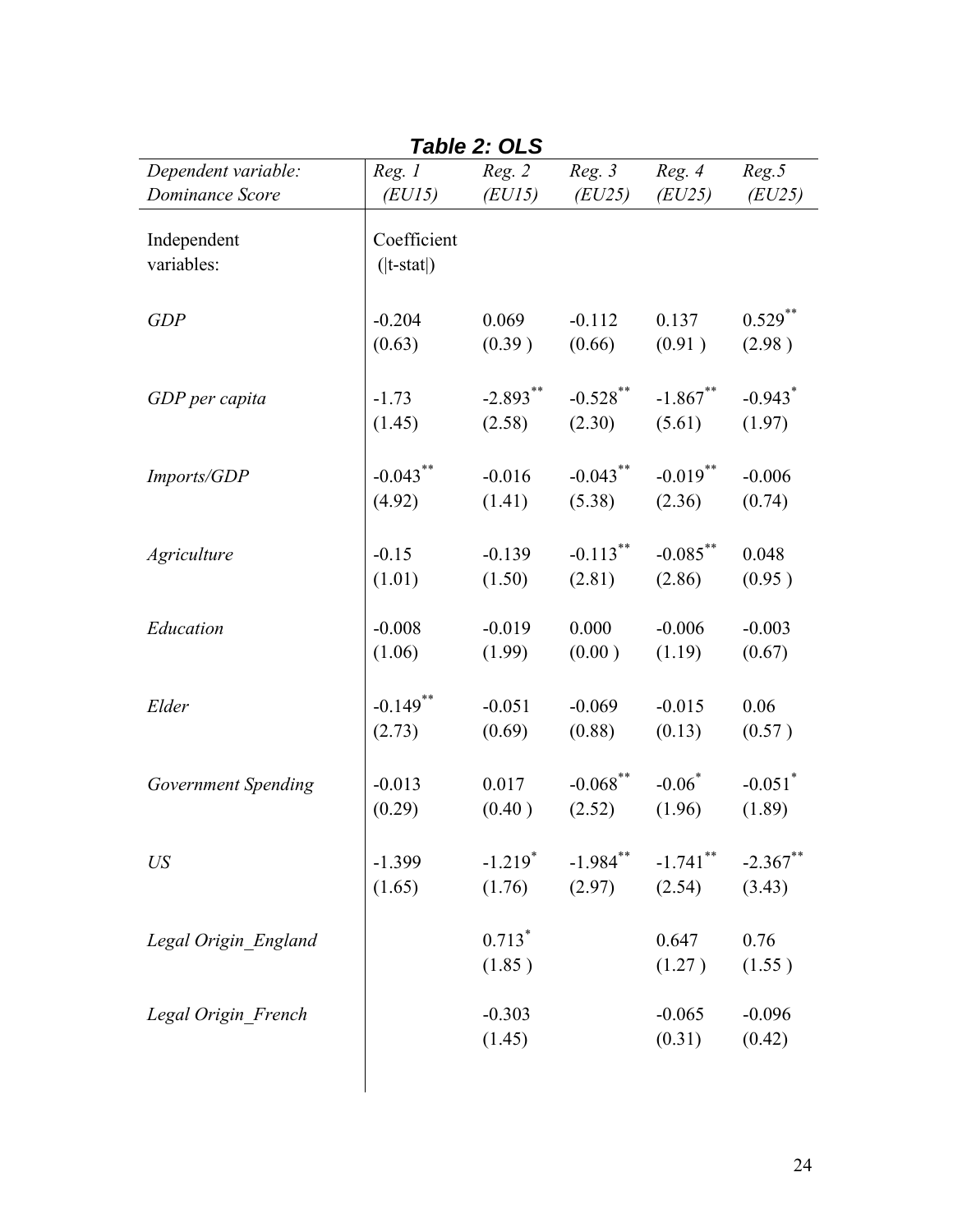| Legal Origin Scan        |                  | $0.954$ <sup>*</sup><br>(1.95) |                                                                         | $1.093***$<br>(2.56)             | $1.469$ **<br>(3.17)  |
|--------------------------|------------------|--------------------------------|-------------------------------------------------------------------------|----------------------------------|-----------------------|
| Legal Origin Socialist   |                  |                                |                                                                         | $-1.888$ <sup>**</sup><br>(4.59) | $-2.517$ **<br>(6.65) |
| Imports/GDP*NEU          |                  |                                |                                                                         |                                  | $0.038$ **<br>(2.89)  |
| Constant                 | 34.393<br>(1.53) |                                | $36.399^{**}$ $18.594^{**}$ $23.547^{**}$<br>$(2.43)$ $(3.89)$ $(6.06)$ |                                  | 0.825<br>(0.09)       |
| <b>Rsquared Adjusted</b> | 0.712            | 0.764                          | 0.468                                                                   | 0.602                            | 0.664                 |
| N                        | 80               | 80                             | 125                                                                     | 125                              | 125                   |

Note: \*\*  $p<0.05$  and \*  $p<0.1$ 

Table 2: OLS regression, with year dummies, standard errors are clustered at country level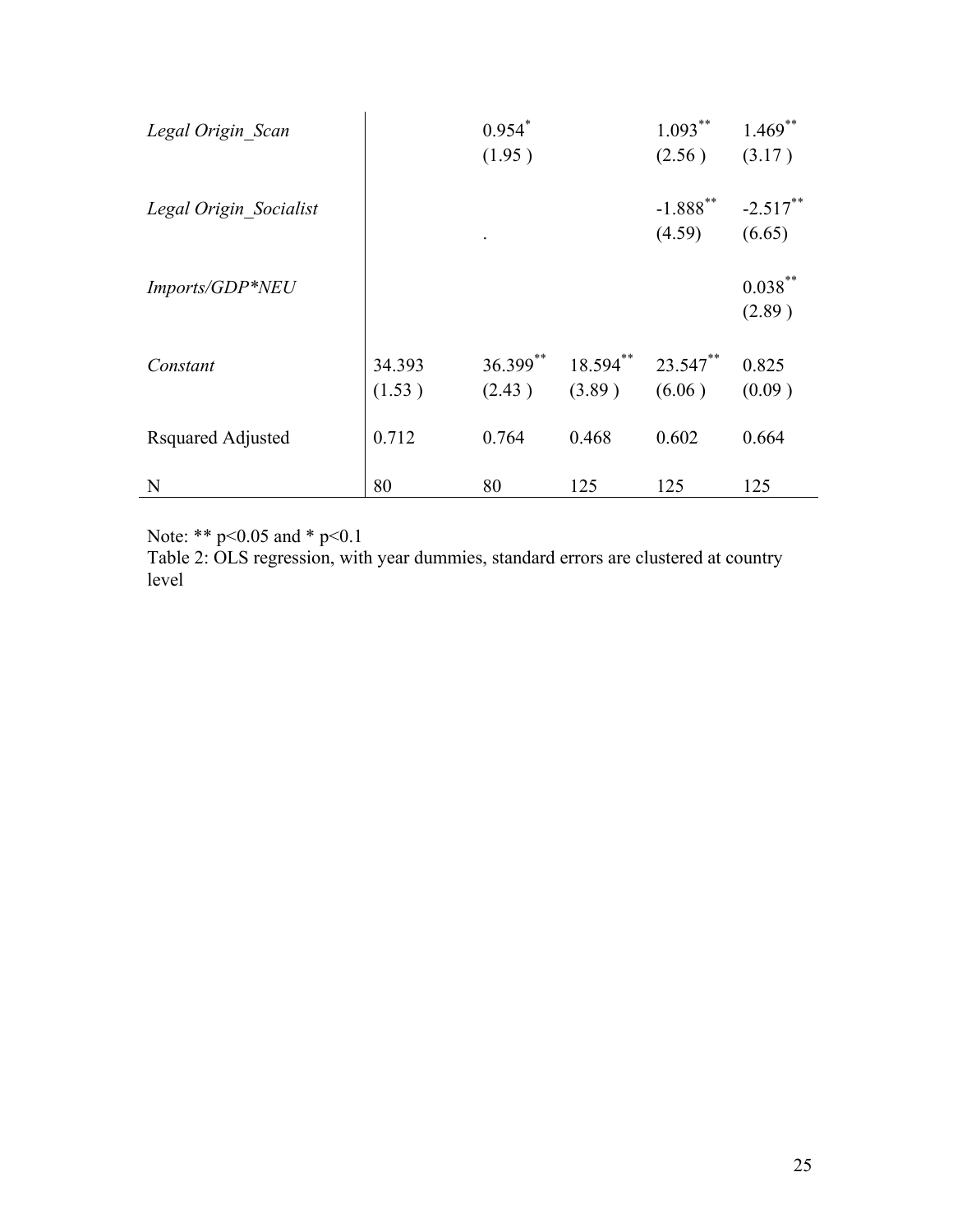|                      |                            | rable 5: Ordered Probit |                        |                       |                       |
|----------------------|----------------------------|-------------------------|------------------------|-----------------------|-----------------------|
| Dependent variable:  | Reg. 1                     | Reg. 2                  | Reg. 3                 | Reg. 4                | Reg.5                 |
| Dominance Score      | $(EU15)$ $(EU15)$ $(EU25)$ |                         |                        | (EU25)                | (EU25)                |
| Independent          | Coefficient                |                         |                        |                       |                       |
| variables:           | $( t-stat )$               |                         |                        |                       |                       |
|                      |                            |                         |                        |                       |                       |
| <b>GDP</b>           | $-1.032$ <sup>*</sup>      | $-0.491$                | $-0.118$               | 0.392                 | $1.141$ **            |
|                      | (1.73)                     | (0.87)                  | (0.43)                 | (1.32)                | (2.93)                |
|                      |                            |                         |                        |                       |                       |
| GDP per capita       | $-4.75$ **                 | $-7.204$ **             | $-0.595^*$             | $-3.266$ **           | $-1.842$ <sup>*</sup> |
|                      | (2.35)                     | (2.56)                  | (1.77)                 | (3.83)                | (1.72)                |
|                      |                            |                         |                        |                       |                       |
| Imports/GDP          | $-0.099$ **                | $-0.048$                | $-0.058$ **            | $-0.024$              | $-0.001$              |
|                      | (3.78)                     | (1.45)                  | (3.87)                 | (1.42)                | (0.05)                |
|                      |                            |                         |                        |                       |                       |
| <b>Agriculture</b>   | $-0.538$ **                | $-0.556$ **             | $-0.171$ **            | $-0.154$ **           | 0.079                 |
|                      | (2.09)                     | (2.46)                  | (2.90)                 | (2.44)                | (0.79)                |
|                      |                            |                         |                        |                       |                       |
| Education            | $-0.052$ **                | $-0.076***$             | $-0.009$               | $-0.03$ **            | $-0.029$ **           |
|                      | (3.10)                     | (2.93)                  | (0.90)                 | (3.03)                | (2.98)                |
|                      |                            |                         |                        |                       |                       |
| Elder                | $-0.221$                   | 0.009                   | $-0.081$               | 0.035                 | 0.174                 |
|                      | (1.54)                     | (0.05)                  | (0.62)                 | (0.17)                | (0.89)                |
|                      |                            |                         |                        |                       |                       |
| Government Spending  | $-0.022$                   | $-0.022$                | $-0.122$ **            | $-0.152$ **           | $-0.14$ **            |
|                      | (0.22)                     | (0.22)                  | (2.44)                 | (2.41)                | (2.18)                |
|                      |                            |                         |                        |                       |                       |
| US                   | $-1.982$                   | $-2.182$                | $-3.488$ <sup>**</sup> | $-4.02$ <sup>**</sup> | $-5.396$ **           |
|                      | (1.16)                     | (1.28)                  | (3.06)                 | (2.73)                | (3.15)                |
|                      |                            |                         |                        |                       |                       |
| Legal Origin England |                            | $2.246^*$               |                        | 1.712                 | 1.914                 |
|                      |                            | (1.77)                  |                        | (1.36)                | (1.52)                |
| Legal Origin French  |                            | 0.134                   |                        | 0.432                 | 0.321                 |
|                      |                            | (0.21)                  |                        | (0.86)                | (0.57)                |
|                      |                            |                         |                        |                       |                       |
| Legal Origin Scan    |                            | $2.797*$                |                        | $3.023$ **            | $3.853$ **            |
|                      |                            | (1.77)                  |                        | (3.67)                | (4.08)                |
|                      |                            |                         |                        |                       |                       |

# *Table 3: Ordered Probit*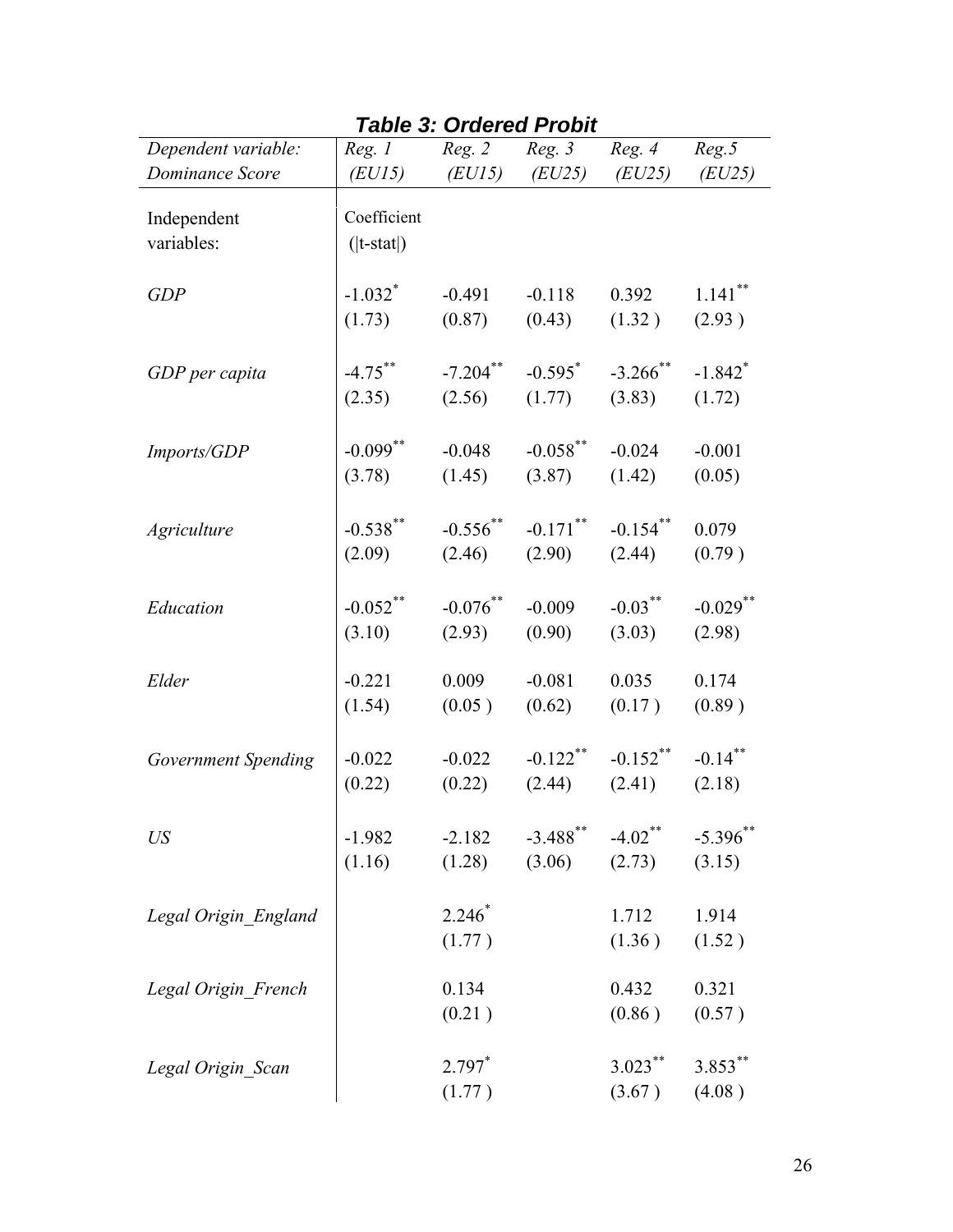| Legal Origin Socialist |           |           |                  | $-3.015$ **<br>(2.53) | $-4.577$ **<br>(3.89) |
|------------------------|-----------|-----------|------------------|-----------------------|-----------------------|
| Imports/GDP*NEU        |           |           |                  |                       | $0.07***$<br>(2.87)   |
| Log Likelihood         | $-54.544$ | $-45.871$ | -117.487 -95.502 |                       | $-87.897$             |
| N                      | 80        | 80        | 125              | 125                   | 125                   |

Note: \*\*  $p<0.05$  and \*  $p<0.1$ 

Table 3: Ordered Probit regression, with year dummies, standard errors are clustered at country level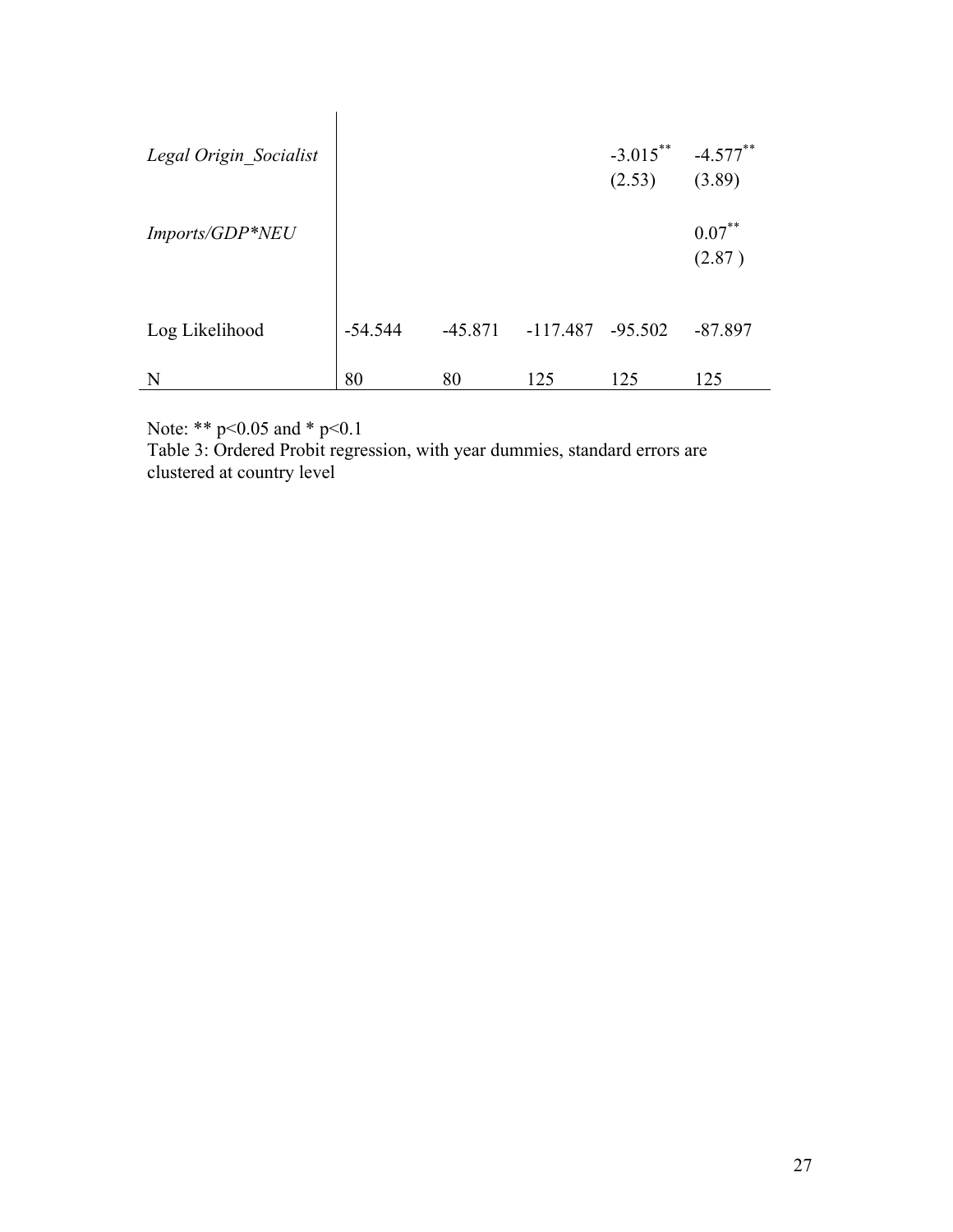| <b>United States</b> |           |                   |             |                        |
|----------------------|-----------|-------------------|-------------|------------------------|
| Dominance Score      | GDP       | GDP per<br>capita | Imports/GDP | Government<br>Spending |
| 1,2                  | 0.386%    | 1.945%            | 0.191%      | 0.399%                 |
| 3,4                  | 3.745%    | 18.892%           | 1.851%      | 3.879%                 |
| 5                    | $-0.655%$ | $-3.307%$         | $-0.324%$   | $-0.679%$              |
| 6                    | $-3.448%$ | $-17.393%$        | $-1.704%$   | $-3.571%$              |
| 7                    | $-0.027%$ | $-0.137%$         | $-0.013%$   | $-0.028%$              |
| Europe               |           |                   |             |                        |
| Dominance Score      | GDP       | GDP per<br>capita | Imports/GDP | Government<br>Spending |
| 1,2                  | 0.065%    | 0.329%            | 0.032%      | 0.067%                 |
| 3,4                  | 2.225%    | 11.226%           | 1.100%      | 2.305%                 |
| 5                    | 2.399%    | 12.101%           | 1.185%      | 2.484%                 |
| 6                    | $-4.494%$ | $-22.671%$        | $-2.221%$   | $-4.655%$              |
| 7                    | $-0.195%$ | $-0.985%$         | $-0.096%$   | $-0.202%$              |

Table 4: Marginal Effects of the Explanatory Variables on Dominance Score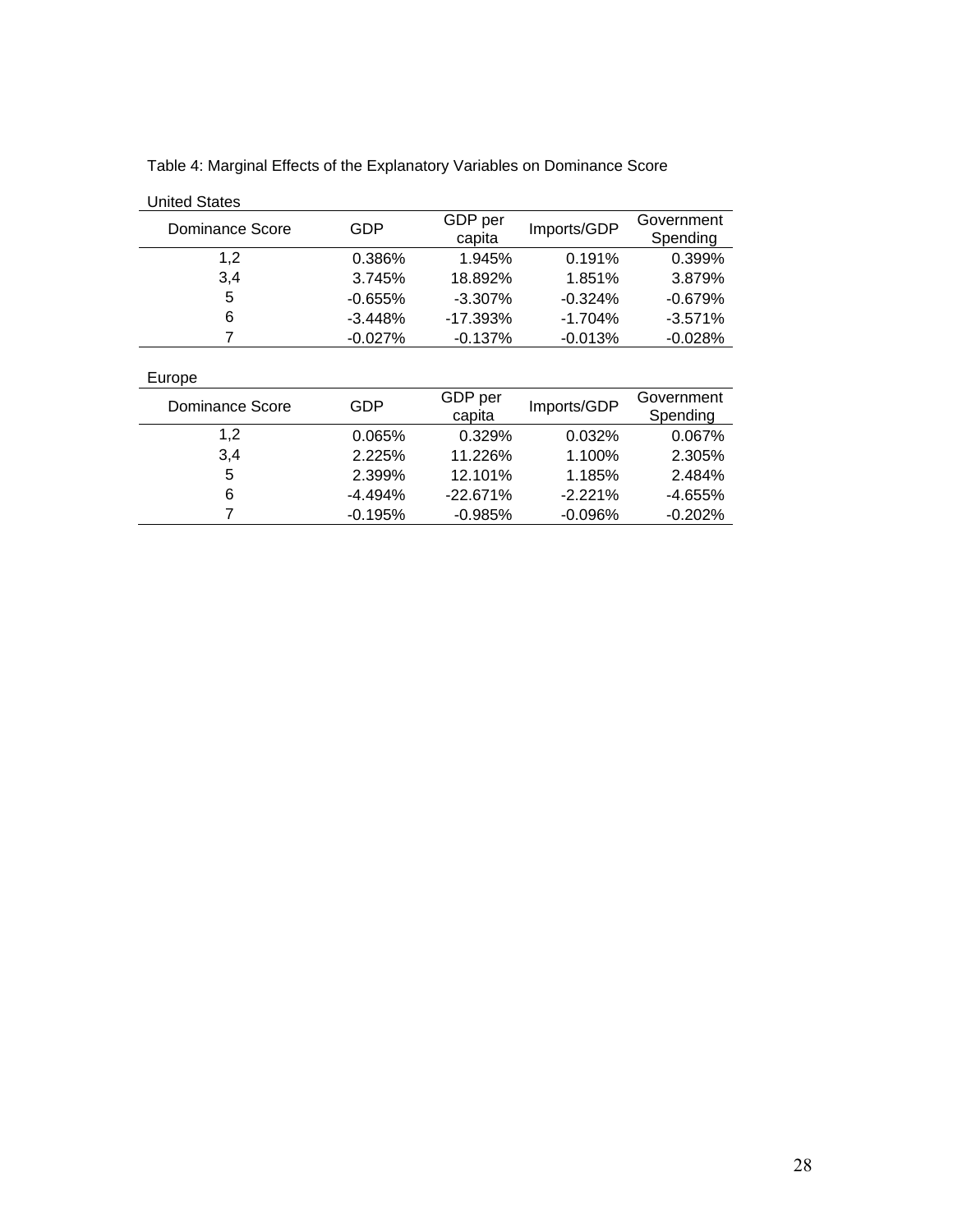|                                | Table J. ULS                    |                                  |
|--------------------------------|---------------------------------|----------------------------------|
| Dependent variable:            | Reg. 1                          | Reg. 2                           |
| Dominance Score                |                                 |                                  |
| Independent<br>variables:      | Coefficient<br>$( t-stat )$     |                                  |
| Imports/GDP*Big                | $0.107*$<br>(1.98)              | $0.102$ <sup>*</sup><br>(1.95)   |
| Imports/GDP*Big <sup>2</sup>   | $-0.001$ <sup>*</sup><br>(1.96) | $-0.001$ **<br>(2.03)            |
| Imports/GDP*Small              | $0.292***$<br>(2.45)            | $0.312***$<br>(2.71)             |
| Imports/GDP*Small <sup>2</sup> | $-0.004$ **<br>(2.41)           | $-0.005$ **<br>(2.86)            |
| <b>GDP</b>                     | 0.186<br>(1.47)                 | $-0.012$<br>(0.14)               |
| GDP per capita                 | $-0.963$ **<br>(3.19)           | $-1.168$ <sup>**</sup><br>(4.08) |
| <i>Agriculture</i>             | $-0.044$<br>(1.60)              | $-0.079**$<br>(4.25)             |
| Education                      | $-0.009$<br>(1.31)              | $-0.006$<br>(1.02)               |
| Elder                          | 0.055<br>(0.83)                 | $-0.006$<br>(0.11)               |
| Government Spending            | $-0.05$ <sup>**</sup><br>(2.94) | $-0.047$ **<br>(2.66)            |
| US                             | $-0.091$<br>(0.12)              | 0.163<br>(0.22)                  |

*Table 5: OLS*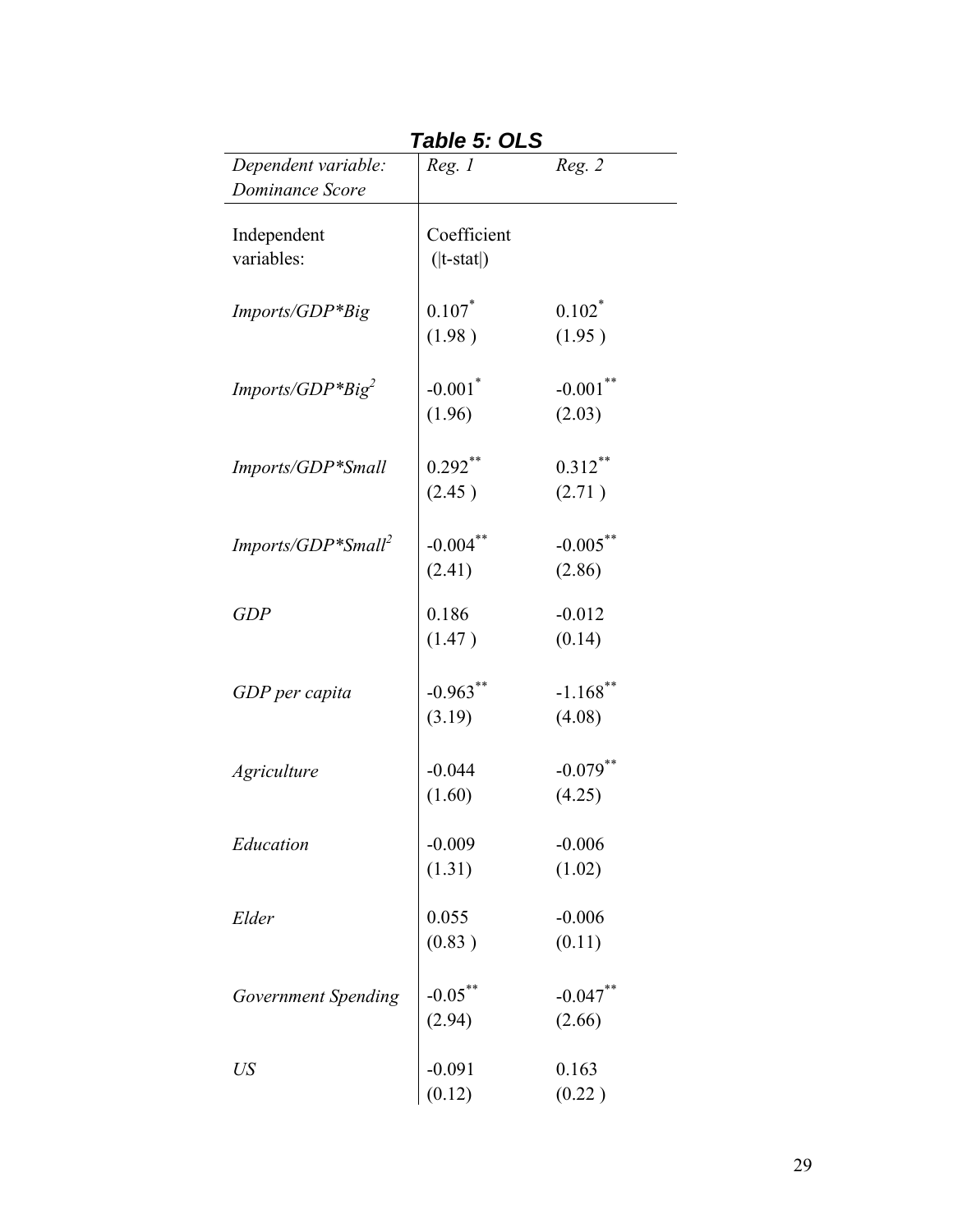| <b>NEU</b>               | $1.332**$<br>(2.19)  |                       |
|--------------------------|----------------------|-----------------------|
| Legal Origin England     | $0.835***$<br>(2.51) | $0.618***$<br>(1.99)  |
| Legal Origin French      | 0.210<br>(0.78)      | 0.100<br>(0.39)       |
| Legal Origin Scan        | $0.994***$<br>(2.25) | $0.55^*$<br>(1.66)    |
| Legal Origin Socialist   | $-1.54$ **<br>(3.19) | $-0.872$ **<br>(2.03) |
| Constant                 | 6.312<br>(0.99)      | $14.711$ **<br>(3.40) |
| <b>Rsquared Adjusted</b> | 0.659                | 0.644                 |
| N                        | 125                  | 125                   |

Note: \*\*  $p<0.05$  and \*  $p<0.1$ 

Table 5: OLS based on the size of Imports/GDP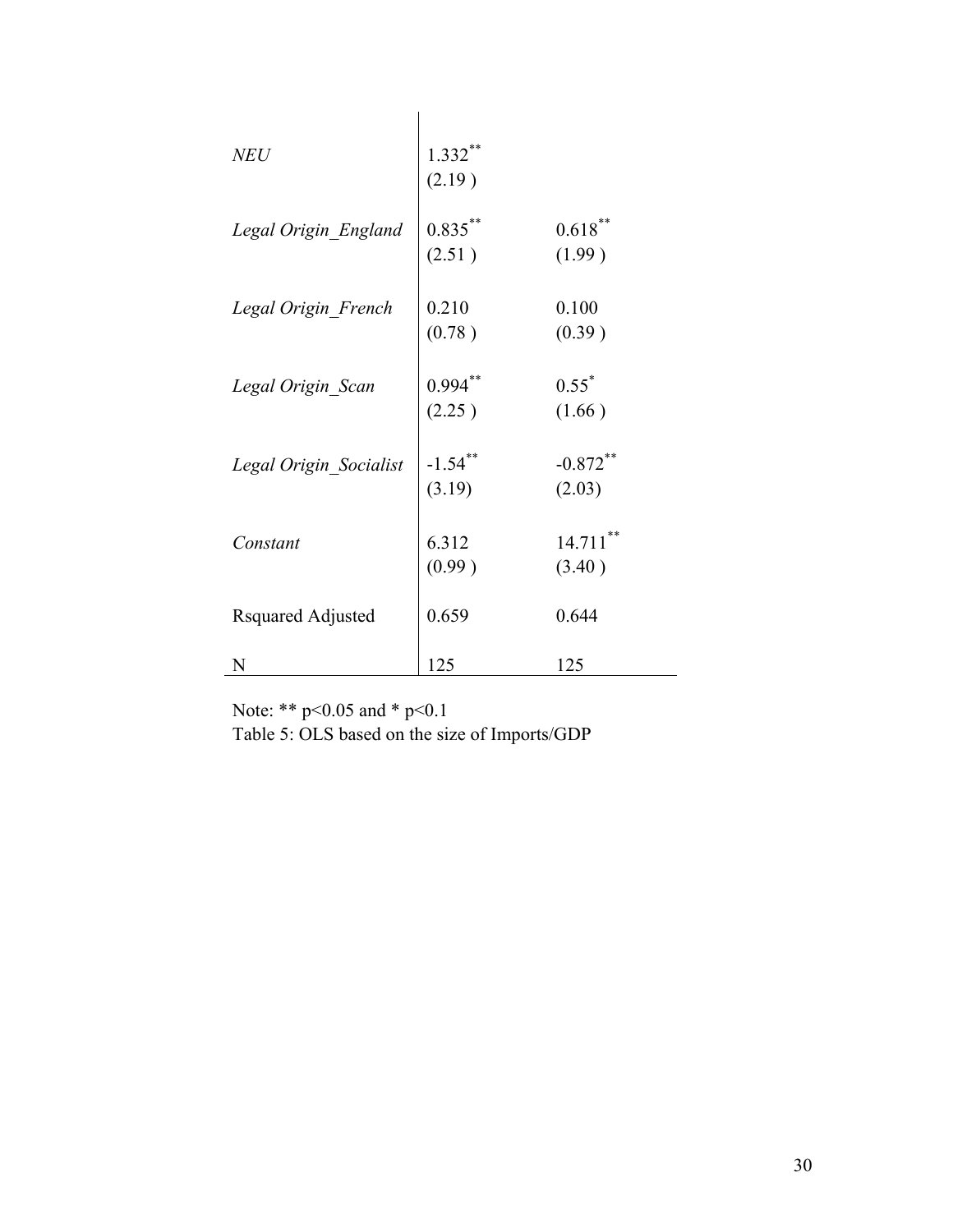| Dependent variable: | Table 6: Fixed Effects<br>Reg. 1 | Reg. 2     | Reg. 3     | Reg. 4     |
|---------------------|----------------------------------|------------|------------|------------|
| Dominance Score     | (EUI5)                           | (EUI5)     | (EU25)     | (EU25)     |
| Independent         | Coefficient                      |            |            |            |
| variables:          | $( t-stat )$                     |            |            |            |
|                     |                                  |            |            |            |
| <b>GDP</b>          | 7.235                            | 2.952      | 3.82       | 6.03       |
|                     | (0.82)                           | (0.41)     | (0.63)     | (1.15)     |
| GDP per capita      | 1.057                            | 3.727      | $-2.19$    | $-3.921$   |
|                     | (0.13)                           | (0.48)     | (0.43)     | (0.87)     |
|                     |                                  | $0.067$ ** | $0.044***$ | $0.045***$ |
| <i>Imports/GDP</i>  | $0.069$ **                       |            |            |            |
|                     | (2.74)                           | (2.67)     | (3.35)     | (3.38)     |
| <i>Agriculture</i>  | 0.279                            | 0.24       | 0.083      | 0.088      |
|                     | (1.58)                           | (1.41)     | (0.82)     | (0.87)     |
| Education           | 0.008                            | 0.01       | 0.007      | 0.005      |
|                     | (0.99)                           | (1.20)     | (1.02)     | (0.87)     |
| Elder               | 0.274                            |            | $-0.159$   |            |
|                     | (0.84)                           |            | (0.72)     |            |
| Government Spending | $0.245^*$                        | 0.182      | 0.137      | $0.166^*$  |
|                     | (1.70)                           | (1.48)     | (1.45)     | (1.97)     |
| R-squared:          |                                  |            |            |            |
| Within              | 0.224                            | 0.214      | 0.182      | 0.178      |
| <b>Between</b>      | 0.159                            | 0.001      | 0.094      | 0.124      |
| Overall             | 0.144                            | 0.000      | 0.085      | 0.111      |
| N                   | 80                               | 80         | 125        | 125        |

Note: \*\*  $p<0.05$  and \*  $p<0.1$ Table 4: Dominance Law, Fixed Effects Regressions with Year Dummies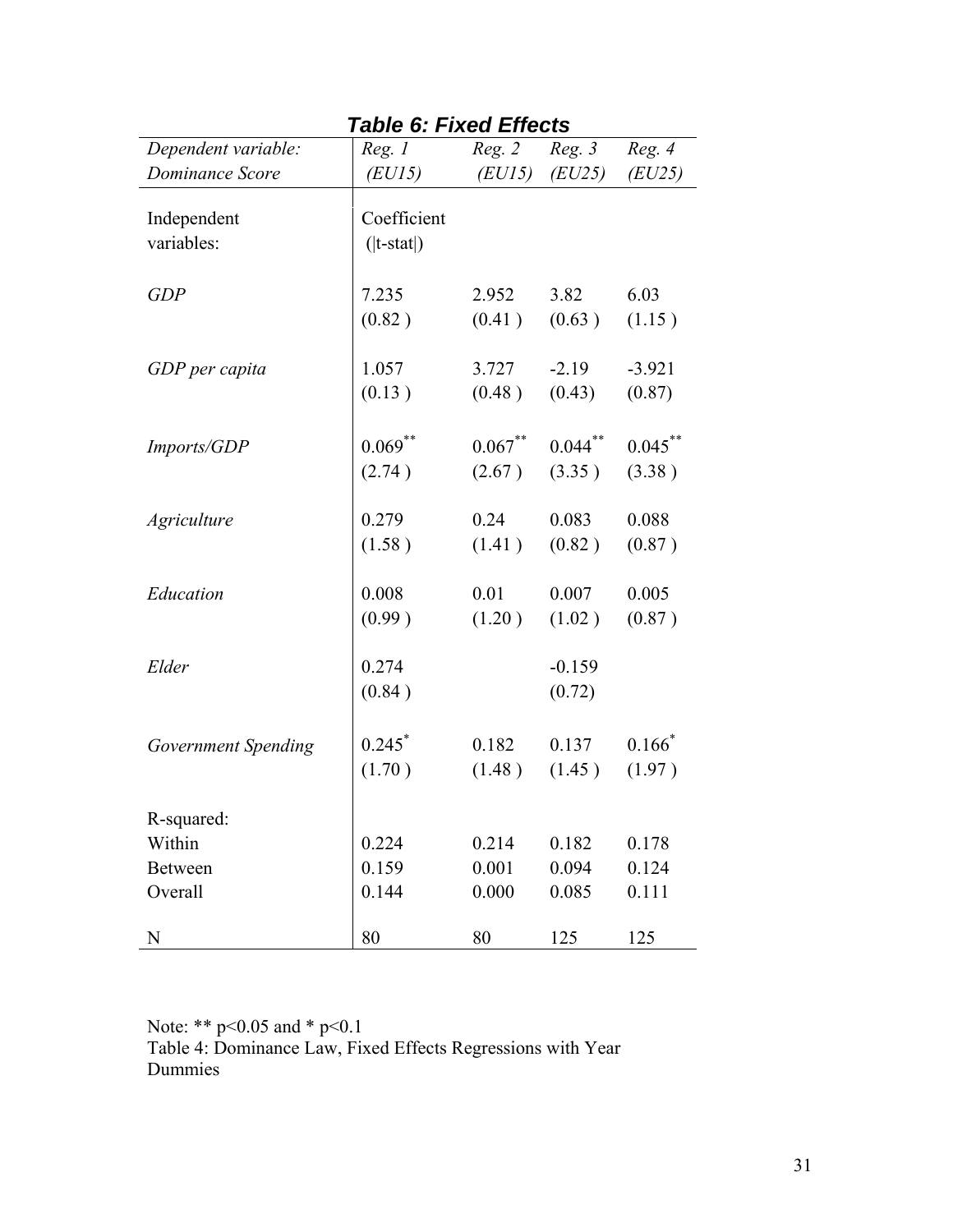### **Appendix**

I. Variable Definitions and Sources

Agriculture: Employment in agriculture (% of total employment):

Education: The ratio of secondary school enrollment to the secondary school-aged population.

Elder: Percentage of total population ages 65 and above.

Government spending: The ratio of general government final consumption expended to GDP.

Legal Origin:

| Legal Origin | Country                                                      |
|--------------|--------------------------------------------------------------|
| England      | Cyprus, Ireland, United Kingdom, United States               |
|              | Belgium, Spain, France, Greece, Italy, Luxembourg, Malta,    |
| French       | Netherlands, Portugal                                        |
| Germany      | Austria, Germany                                             |
| Scan         | Denmark, Finland, Sweden                                     |
|              | Czech Republic, Estonia, Hungary, Lithuania, Latvia, Poland, |
| Socialist    | Slovak Republic, Slovenia                                    |

Sources: All of the explanatory variables used in this paper are from the World Bank - World Development Indicators except for the following cases

1. Imports/GDP is missing for the United States at 2004. This number was calculated based on the data from economic report of the president, 2005. http://www.gpoaccess.gov/eop/tables05.html

2. Employment in Agriculture for France is obtained from the CIA World Factbook. https://www.cia.gov/library/publications/the-world-factbook/geos/fr.html (CIA provides data for the year of 1999.)

| <b>Variable</b>        | <b>Mean</b> | Std.<br>Dev. | Min   | <b>Max</b> |
|------------------------|-------------|--------------|-------|------------|
| <b>Dominance Score</b> | 5.29        |              |       |            |
| GDP(log)               | 26.60       | $4^{\circ}$  | 23.70 | 30.Oi      |

### II. Descriptive Statistics